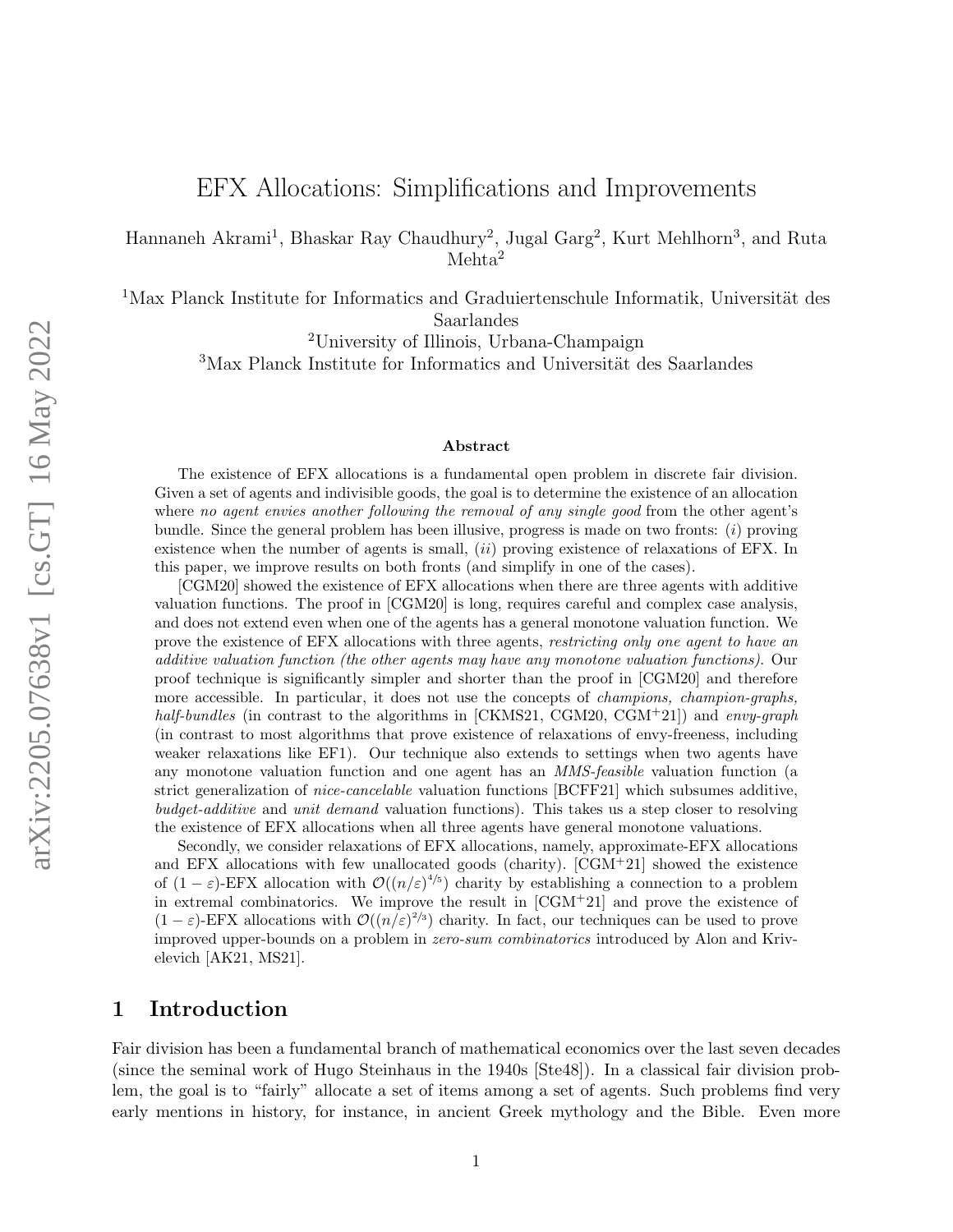so today, many real-life scenarios are paradigmatic of the problems in this domain, e.g., division of family inheritance [\[PZ90\]](#page-21-2), divorce settlements [\[BT96\]](#page-20-3), spectrum allocation [\[EPT05\]](#page-21-3), air traffic management [\[Vos02\]](#page-22-1), course allocation [\[BBC10\]](#page-20-4) and many more<sup>[1](#page-1-0)</sup>. For the past two decades, the computer science community has developed concrete formulations and tractable solutions to fair division problems and thus contributing substantially to the development in the field. With the advent of the Internet and the rise of centralized electronic platforms that intend to impose fairness constraints on their decisions (e.g., Airbnb would like to fairly match hosts and guests, and Uber would like to fairly match drivers and riders etc..), there has been an increasing demand for computationally tractable protocols to solve fair division problems.

In this paper, we focus on one of the important open problems in discrete fair division. In a classical setting of discrete fair division, we have a set  $[n]$  of n agents and a set M of m indivisible goods. Each agent i is equipped with a valuation function  $v_i: 2^M \to \mathbb{R}_{\geq 0}$  which captures the utility agent  $i$  derives from any bundle that can be allocated to her. One of the most well studied classes of valuations are *additive valuations*, i.e.,  $v_i(S) = \sum_{g \in S} v_i(\lbrace g \rbrace)$  for all  $S \subseteq M$ . The goal is to determine a partition  $X = \langle X_1, X_2, \ldots, X_n \rangle$  of M such that  $X_i$  is allocated to agent i which is fair. Depending on the notion of fairness used, there are several different problems in this setting.

Envy-freeness up to any good (EFX) The quintessential notion of fairness is that of envyfreeness. An allocation  $X = \langle X_1, X_2, \ldots, X_n \rangle$  is envy-free if every agent prefers her bundle as much as she prefers the bundle of any other agent, i.e.,  $v_i(X_i) \ge v_i(X_{i'})$  for all  $i, i' \in [n]$ . However, an envy-free allocation does not always exist, e.g., consider dividing a single valuable good among two agents. In any feasible allocation, the agent with no good will envy the agent that has been allocated one good. This necessitates the study of relaxed notions of envy-freeness. In this paper, we consider the relaxation known as envy-freeness up to any good (EFX). An allocation  $X = \langle X_1, X_2, \ldots, X_n \rangle$ is EFX if and only if for all pairs of agents i and i', we have  $v_i(X_i) \ge v_i(X_{i'} \setminus \{g\})$  for all  $g \in X_{i'}$ , i.e., the envy should disappear following the removal of any single good from i's bundle. EFX is in fact considered to be the "closest analogue of envy-freeness" in discrete fair division [\[CGH19\]](#page-20-5). Unfortunately, the existence of EFX allocations is still unsettled despite significant effort by several researchers [\[Mou19,](#page-21-4) [CKM](#page-21-5)+16] and is considered one of the most important open problems in fair division [\[Pro20\]](#page-21-6). There have been studies on

- the existence of EFX allocations in restricted settings. In particular, EFX existence has been studied when there are small number of agents [\[PR20,](#page-21-7) [CGM20\]](#page-20-0), and when agents have specific valuation functions [\[HPPS20\]](#page-21-8).
- The existence of relaxations of EFX allocations has also been investigated, e.g., approximate EFX allocations [\[PR20,](#page-21-7) [AMN20\]](#page-20-6), EFX with bounded charity [\[CKMS21,](#page-21-0) [BCFF21\]](#page-20-2), approximate EFX with bounded charity [\[CGM](#page-20-1)+21].

Improving the understanding in both the above settings is a systematic direction towards the big problem. We first mention the existing results in the above two settings and mention some of their pitfalls. Thereafter, we highlight main results of this paper and show how they address the said pitfalls. In particular, we focus on the existence of EFX allocations with small number of agents and the existence of approximate EFX allocations with bounded charity.

Existence of EFX Allocations with Small Number of Agents. Plaut and Roughgarden [\[PR20\]](#page-21-7) first showed the existence of EFX allocations when there are two agents using the cut

<span id="page-1-0"></span><sup>&</sup>lt;sup>1</sup>Check [\[spl\]](#page-22-2) and [\[fai\]](#page-21-9) for more detailed explanation of fair division protocols used in day to day problems.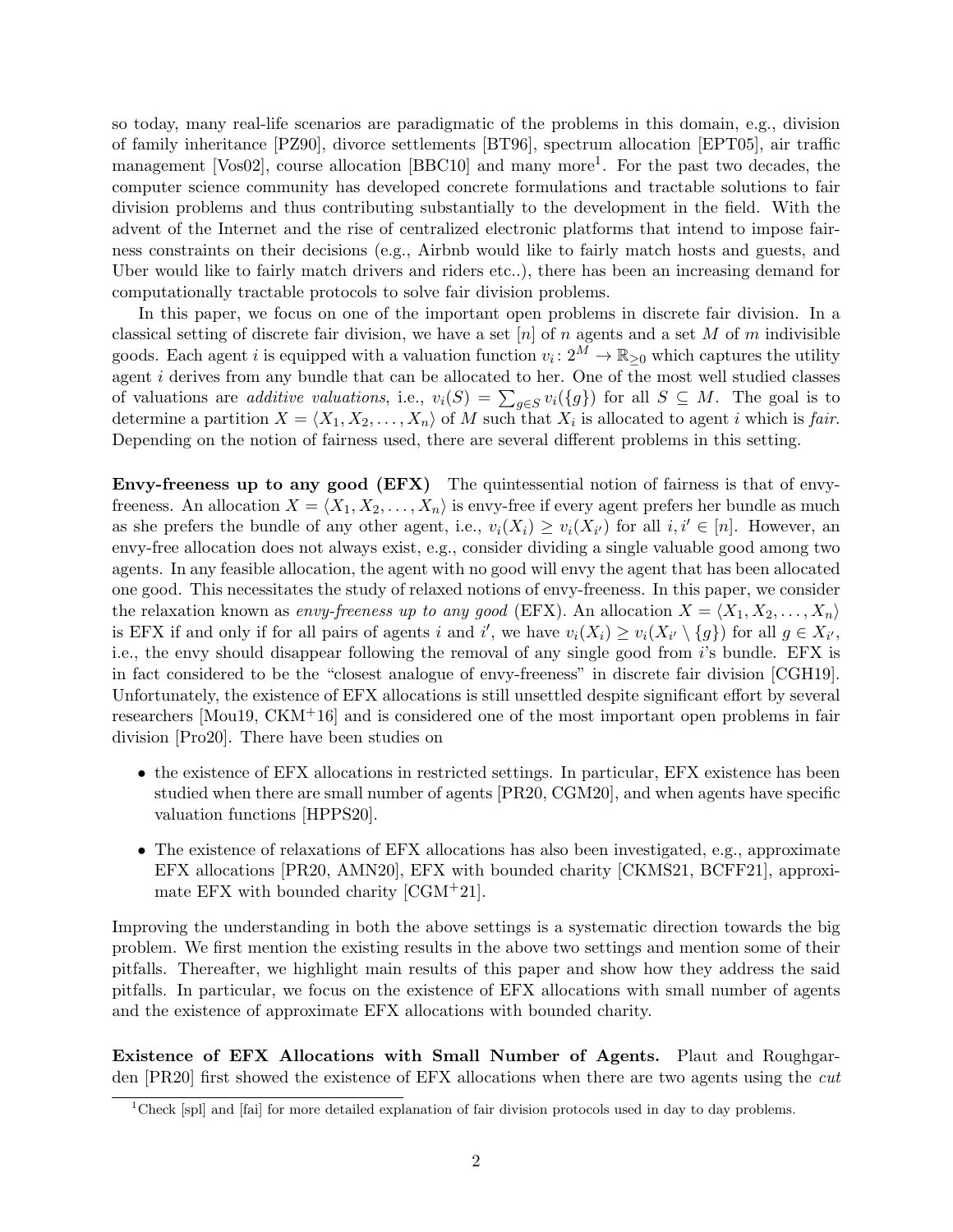and choose protocol. The existence of EFX allocations gets notoriously more difficult with three or more agents. The existence of EFX allocations with three agents was shown by Chaudhury et al [\[CGM20\]](#page-20-0). The proof of existence in [\[CGM20\]](#page-20-0) involves several new concepts like champions, champion-graphs and half-bundles, spans over 15 pages, and requires a lot of careful and detailed case analysis. Furthermore, the proof technique does not extend to the setting with four or more agents  $[CGM<sup>+</sup>21]$  $[CGM<sup>+</sup>21]$ . We articulate the primary bottleneck here: At a high-level, the algo-rithm in [\[CGM20\]](#page-20-0) moves in the space of partial EFX allocations<sup>[2](#page-2-0)</sup> iteratively improving the vector  $\langle v_1(X_1), v_2(X_2), v_3(X_3) \rangle$  lexicographically, where  $v_i(\cdot)$  is the valuation function of agent i. However,  $\text{[CGM+21]}$  $\text{[CGM+21]}$  $\text{[CGM+21]}$  exhibit an instance with four agents, nine goods and a partial EFX allocation X such that in any complete EFX allocation  $X'$ ,  $v_1(X'_1) < v_1(X_1)$ , i.e., agent 1 (which is the highest priority agent) is better off in  $X$  than in any complete EFX allocation. All of this necessitates the study of a different approach for the existence of EFX allocations. As the first main contribution of this paper, we present a new proof for the existence of EFX allocations for three agents, which is significantly shorter and simpler (we do not use the notions of champions, champion-graphs and half-bundles) than the proof in [\[CGM20\]](#page-20-0). Our approach is algorithmic, but in contrast to the approach in [\[CGM20\]](#page-20-0), our algorithm moves in the space of complete allocations (instead of partial allocations) iteratively improving a certain potential as long as the current allocation is not EFX. Furthermore, the algorithm also allows us to prove the existence of EFX beyond additivity, i.e., even when only one of the agents has an additive valuation function and the other agents have general monotone valuation functions, our algorithm can determine an EFX allocation. We note that the proof in [\[CGM20\]](#page-20-0) crucially needs all the valuation functions to be additive.

**Theorem 1.** EFX allocations exist with three agents as long as there is at least one agent with an additive valuation function.

Berger et al. [\[BCFF21\]](#page-20-2) show the existence of EFX allocations for three agents when agents have more general valuation functions, called *nice-cancelable valuation functions* (defined formally in Section [2\)](#page-4-0). Nice-cancelable valuation functions generalize many well known valuation functions like additive, budget-additive, unit-demand and more. We introduce a class of valuation functions called MMS-feasible valuation functions (defined formally in Section [2\)](#page-4-0) that are very natural in the fair division setting and they *strictly* generalize nice-cancelable valuations. Our proof of existence also holds when two agents have general valuation functions and one of the agents has an MMSfeasible valuation function. Thus, we also prove,

**Theorem 2.** EFX allocations exist with three agents as long as there is at least one agent with an MMS-feasible valuation function.

Existence of Approximate EFX with Bounded Charity. Caragiannis et al. [\[CGH19\]](#page-20-5) introduced the notion of EFX with charity. The goal here is to find "good" partial EFX allocations, i.e., partial EFX allocations where the set of unallocated goods are not very valuable. In particular, they show that there always exists a partial EFX allocation  $X$  such that for each agent  $i$ , we have  $v_i(X_i) \geq 1/2 \cdot v_i(X_i^*)$ , where  $X^* = \langle X_1^*, X_2^*, \ldots, X_n^* \rangle$  is the allocation with maximum Nash welfare<sup>[3](#page-2-1)</sup>. Following the same line of work, Chaudhury et al. [\[CKMS21\]](#page-21-0) showed the existence of a partial EFX allocation  $X$  such that no agent envies the set of unallocated goods and the total number of unallocated goods is at most  $n - 1 \ll m$ . Quite recently, Chaudhury et al. [\[CGM](#page-20-1)+21] showed the existence of a  $(1 - \varepsilon)$ -EFX allocation with  $\mathcal{O}((n/\varepsilon)^{4/5})$  charity, where an allocation X

<span id="page-2-1"></span><span id="page-2-0"></span><sup>2</sup>EFX allocations where not all goods are allocated.

<sup>&</sup>lt;sup>3</sup>The Nash welfare of any allocation Y is the geometric mean of the valuations of the agents,  $\left(\prod_{i\in[n]} v_i(Y_i)\right)^{1/n}$ . It is often considered a direct measure of the fairness and efficiency of an allocation.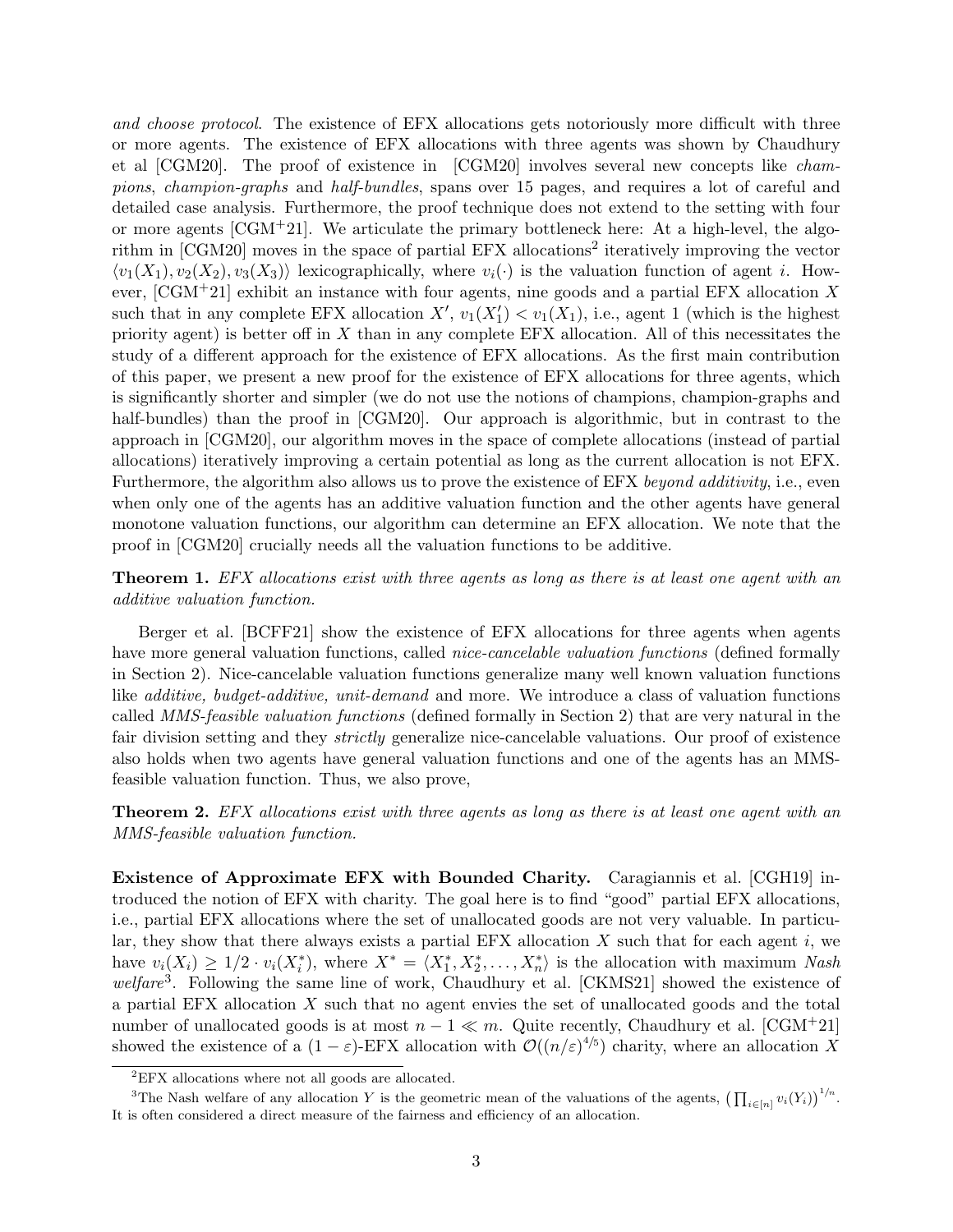is said to be  $(1 - \varepsilon)$ -EFX if and only if  $v_i(X_i) \geq (1 - \varepsilon) \cdot v_i(X_{i'} \setminus \{g\})$  for all  $g \in X_{i'}$ . While the last result is not a strict improvement of the result in [\[CKMS21\]](#page-21-0) (since it ensures  $(1 - \varepsilon)$ -EFX instead of exact EFX), it is the best relaxation of EFX that we can compute in polynomial time, as the algorithm in [\[CKMS21\]](#page-21-0) can only be modified to give  $(1 - \varepsilon)$ -EFX with  $n - 1$  charity in polynomial time. Another key aspect of the technique in  $[CGM<sup>+</sup>21]$  $[CGM<sup>+</sup>21]$  is the reduction of the problem of improving the bounds on charity to a purely graph theoretic problem. In particular  $\text{[CGM+21]}$  $\text{[CGM+21]}$  $\text{[CGM+21]}$ define the notion of a *rainbow cycle number*: Given an integer  $d > 0$ , the rainbow cycle number  $R(d)$  is the largest k such that there exists a k-partite graph  $G = (V_1 \cup V_2 \cup \cdots \cup V_k, E)$  such that

- each part has at most d vertices, i.e.,  $|V_i| \leq d$ , and
- $\bullet$  every vertex in G has exactly one incoming edge from every part in G except the part containing it, and
- $\bullet$  there exists no cycle C in G that visits each part at most once.

Let  $h^{-1}(d)$  denote the smallest integer  $\ell$  such that  $h(\ell) = \ell \cdot R(\ell) \geq d$ . Then there always exist an  $(1 - \varepsilon)$ -EFX allocation with  $\mathcal{O}(\frac{n}{\varepsilon \cdot h^{-1}(n/\varepsilon)})$ . So smaller the upper bound on  $h(\ell)$ , lower is the number of unallocated goods.  $[CGM+21]$  $[CGM+21]$  show that  $R(d) \in \mathcal{O}(d^4)$  and thus establish the existence of  $(1 - \varepsilon)$ -EFX allocation with  $\mathcal{O}((n/\varepsilon)^{4/5})$  charity.

In this paper, we improve the upper bound on the rainbow cycle number.

**Theorem 3.** Given any integer  $d > 0$ , the rainbow cycle number  $R(d) \in \mathcal{O}(d^2)$ .

A slightly weaker bound of  $R(d) \in \mathcal{O}(d^2 2^{(\log \log d)^2})$  was obtained independently [\[BBK22\]](#page-20-7). As a consequence of the improved bound we obtain:

<span id="page-3-0"></span>**Theorem 4.** There exists a polynomial time algorithm that determines a partial  $(1 - \varepsilon)$ -EFX allocation X such that no agent envies the set of unallocated goods and the total number of unallocated goods is  $\mathcal{O}((n/\varepsilon)^{2/3})$ . Furthermore,  $NW(X) \geq 1/2e^{1/\varepsilon} \cdot NW(X^*)$  where  $X^*$  is the allocation with maximum Nash welfare.

Rainbow Cycle and Zero-sum Combinatorics. We believe that investigating tighter bounds on R(d) is interesting in its own right. Quite recently, Berendsohn, Boyadzhiyska, and Kozma [\[BBK22\]](#page-20-7) showed intriguing connections between rainbow cycle number and zero sum problems in extremal combinatorics. Zero sum problems in graphs ask questions of the following flavor: Given an edge/vertex weighted graph, whether there exists a certain substructure (for example cliques, cycles, paths etc.) with a zero sum (modulo some integer). In particular, [\[BBK22\]](#page-20-7) show that the rainbow cycle number is a natural generalization of the zero sum problems studied in Alon and Krivelevich  $[AK21]$ , and Mészáros and Steiner  $[MS21]$ . Both papers  $[AK21, MS21]$  $[AK21, MS21]$  $[AK21, MS21]$  aim to upper bound the maximum number of vertices of a complete bidirected graph with integer edge labels avoiding a zero sum cycle (modulo d). [\[BBK22\]](#page-20-7) show through a simple argument that this is upper bounded by the *permutation rainbow cycle number*  $R_p(d)$ , which is defined by introducing an additional constraint in the definition of  $R(d)$  that for all i, j, each vertex in  $V_i$  has exactly one *outgoing* edge to some vertex in  $V_i$  (in addition to exactly one incoming edge from some vertex in  $V_i$ ). In Section [5.2,](#page-17-0) we show through a simple argument that  $R_p(d) \leq 2d-2$ , thereby also improving the upper bounds of  $\mathcal{O}(d \log(d))$  in [\[AK21\]](#page-19-0) and  $8d - 1$  in [\[MS21\]](#page-21-1).

**Lemma 1.** We have  $R_p(d) \leq 2d - 2$ . Therefore, by the Observation made by [\[BBK22\]](#page-20-7), the maximum number of vertices of a complete bidirected graph with integer edge labels avoiding a zero sum cycle (modulo d) is at most  $2d-2$ .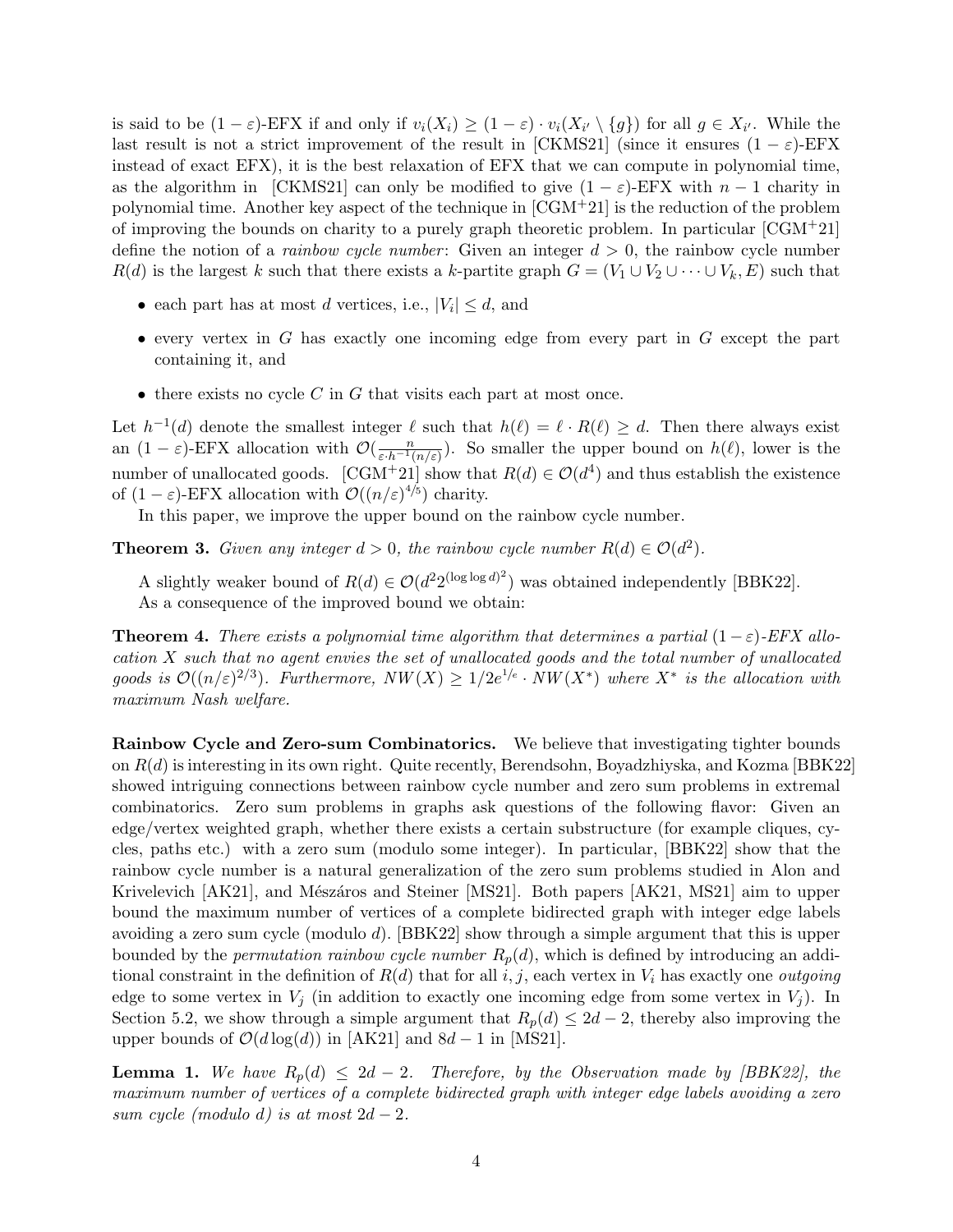#### 1.1 Further Related Work

Fair division has received significant attention since the seminal work of Steinhaus [\[Ste48\]](#page-22-0) in the 1940s. Other than envy-freeness, another fundamental fairness notion is that of proportionality. Recall that, in an envy-free allocation, every agent values her own bundle at least as much as she values the bundle of any other agent. However, in a proportional allocation, each agent gets a bundle that she values  $1/n$  times her valuation on the entire set of goods. Since envy-freeness and proportionality cannot always be guaranteed while dividing indivisible goods, various relaxations of the same have been studied. Alongside EFX, another popular relaxation of envy-freeness is envyfreeness up to one good (EF1) where no agent envies another agent following the removal of some good from the other agent's bundle. While the existence of EFX allocations is open, EF1 allocations are known to exist for any number of agents, even when agents have general monotone valuation functions [\[LMMS04\]](#page-21-10). While EF1 and EFX are fairness notions that relax envy-freeness, the most popular notions of fairness that relaxes proportionality for indivisible goods are maximin share (MMS), proportionality up to one good (PROP1), proportionality up to any good (PROPx), and proportionality up to the maximin good (PROPm). The MMS was introduced by Budish [\[Bud11\]](#page-20-8). While MMS allocations do not always exist [\[KPW18\]](#page-21-11), there has been extensive work to come up with approximate MMS allocations [\[Bud11,](#page-20-8) [BL16,](#page-20-9) [AMNS17,](#page-20-10) [BK17,](#page-20-11) [KPW18,](#page-21-11) [GHS](#page-21-12)<sup>+</sup>18, [GMT19,](#page-21-13) [GT20\]](#page-21-14). On the other hand, PROPx is stronger than PROPm, which is stronger than PROP1. While PROPx allocations do not always exist [\[Mou19\]](#page-21-4), PROPm allocations are guaranteed to exist [\[BGGS21\]](#page-20-12). Some works assume ordinal ranking over the goods, as opposed to cardinal values, e.g., [\[AGMW15,](#page-19-1) [BKK17\]](#page-20-13).

Alongside fairness, the efficiency of an allocation is also a desirable property. Two common measures of efficiency is that of Pareto-optimality and Nash welfare. Caragiannis et al. [\[CKM](#page-21-5)+16] showed that any allocation that has the maximum Nash welfare is guaranteed to be Pareto-optimal (efficient) and EF1 (fair). Barman et al. [\[BKV18\]](#page-20-14) give a pseudo-polynomial algorithm to find an allocation that is both EF1 and Pareto-optimal. Other works explore relaxations of EFX with high Nash welfare [\[CGH19,](#page-20-5) [CKMS21\]](#page-21-0).

Independent Work. Independently and concurrently to our work, [\[BBK22\]](#page-20-7) also investigate upper bounds on rainbow cycle number. They obtain the same upper bound of  $2d - 2$  for  $R_p(d)$ . They show that  $R(d) \in \mathcal{O}(d^2 2^{(\log \log d)^2})$ , which is worse than our quadratic upper bound.

# <span id="page-4-0"></span>2 Preliminaries

An instance of discrete fair division is given by the tuple  $\langle [n], M, V \rangle$ , where  $[n]$  is the set of agents, M is the set of indivisible goods and  $\mathcal{V} = (v_1(\cdot), v_2(\cdot), \dots, v_n(\cdot))$  where each  $v_i : 2^M \to \mathbb{R}_{\geq 0}$  denotes the valuation of agent i. Typically, the valuation functions are assumed to be monotone, i.e., for each agent i,  $v_i(S \cup \{q\}) \ge v_i(S)$  for all  $S \subseteq M$  and  $q \notin S$ . A valuation  $v_i(\cdot)$  is said to be *additive* if  $v_i(S) = \sum_{g \in S} v_i(\{g\})$  for all  $S \subseteq M$ . For ease of notation, we use g instead of  $\{g\}$ . We also use  $S \oplus_i T$  for  $v_i(S) \oplus v_i(T)$  with  $\oplus \in \{\leq, \geq, \lt, \gt\}.$ 

Given an allocation  $X = \langle X_1, X_2, \ldots, X_n \rangle$ , we say that an agent *i strongly envies* an agent i' if and only if  $v_i(X_i) < v_i(X_{i'} \setminus \{g\})$  for some  $g \in X_{i'}$ . Thus, an allocation is an EFX allocation if there is no strong envy between any pair of agents. We now introduce certain definitions and recall certain concepts that will be useful in the upcoming sections.

**Definition 1** (EFX feasibility). Given a partition  $X = (X_1, X_2, \ldots, X_n)$  of M, a bundle  $X_k$  is EFX-feasible to agent i if and only if  $X_k \geq_i max_{j\in[n]} max_{g\in X_j} X_j \setminus g$ . Therefore an allocation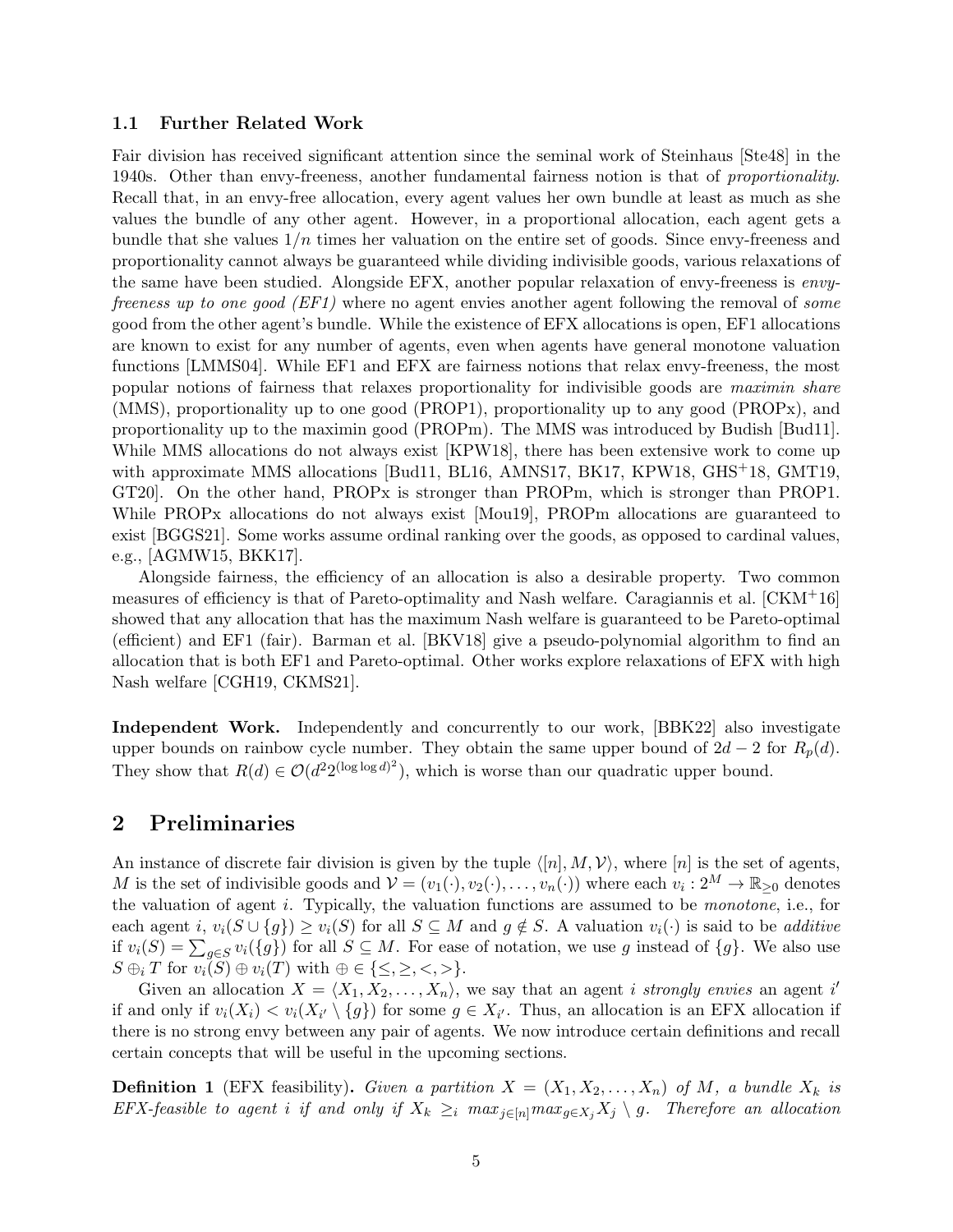$X = \langle X_1, X_2, \ldots, X_n \rangle$  is EFX if for each agent i,  $X_i$  is EFX-feasible.

Chaudhury et al. [\[CGM20\]](#page-20-0) introduced the notion of non-degenerate instances where no agent values two distinct bundles the same. They showed that to prove the existence of EFX allocations in the additive setting, it suffices to show the existence of EFX allocations for all non-degenerate instances. We adapt their approach and show that the same claim holds, even when agents have general monotone valuations.

**Non-Degenerate Instances [\[CGM20\]](#page-20-0)** We call an instance  $I = \langle [n], M, V \rangle$  non-degenerate if and only if no agent values two different sets equally, i.e.,  $\forall i \in [n]$  we have  $v_i(S) \neq v_i(T)$  for all  $S \neq T$ . We extend the technique in [\[CGM20\]](#page-20-0) and show that it suffices to deal with non-degenerate instances when there are  $n$  agents with general valuation functions, i.e., if there exists an  $EFX$ allocation in all non-degenerate instances, then there exists an EFX allocation in all instances. We defer the reader to the appendix for the detailed proof.

Henceforth, we assume that the given instance is non-degenerate, implying that all goods are positively valued by all agents.

MMS-feasible valuations. In this paper, we introduce a new class of valuation functions called MMS-feasible valuations which are natural extensions of additive valuations in a fair division setting.

**Definition 2.** A valuation function  $v: 2^M \to \mathbb{R}_{\geq 0}$  is MMS-feasible if for every subset of goods  $S \subseteq M$  and every partitions  $A = (A_1, A_2)$  and  $B = (B_1, B_2)$  of S, we have

 $\max(v(B_1), v(B_2)) > \min(v(A_1), v(A_2)).$ 

Informally, these are the valuations under which, an agent always has a bundle in any 2-partition that she values more than her MMS value, i.e., given an agent  $i$  with an MMS-feasible valuation  $v(\cdot)$ , in any 2-partition of  $S \subseteq M$ , say  $B = (B_1, B_2)$ , we have  $max(v(B_1), v(B_2)) \geq MMS_i(2, S)$ , where  $MMS_i(2, S)$  is the MMS value of agent i on the set S when there are 2 agents. Also, note that if there are two agents and one of the agents has an MMS-feasible valuation function, then irrespective of the valuation function of the other agent, MMS allocations always exist: Consider an instance where agent 1 has an MMS-feasible valuation function and agent 2 has a general monotone valuation function. Consider agent 2's MMS optimal partition of the good set  $A = (A_1, A_2)$ . Let agent 1 pick her favorite bundle from A. Then, agent 1 has a bundle that she values at least as much as her MMS value (as she has an MMS-feasible valuation function), and agent 2 has a bundle that she values at least as much as her MMS value as A is an MMS optimal partition according to agent 2.

MMS-feasible valuations strictly generalize the nice-cancelable valuation functions introduced in [\[BCFF21\]](#page-20-2). A valuation function  $v: 2^M \to \mathbb{R}_{\geq 0}$  is nice-cancelable if for every  $S, T \subset M$  and  $g \in M \setminus (S \cup T)$ , we have  $v(S \cup \{g\}) > v(T \cup \{g\}) \Rightarrow v(S) > v(T)$ . Nice-cancelable valuations include budget-additive  $(v(S) = min(\sum_{s \in S} v(s), c))$ , unit demand  $(v(S) = max_{j \in S} v(s))$ , and multiplicative  $(v(S) = \prod_{s \in S} v(s))$  valuations [\[BCFF21\]](#page-20-2).

<span id="page-5-1"></span>Lemma 2. Every nice-cancelable function is MMS-feasible .

Proof. We first make an observation about a nice-cancelable valuation function.

<span id="page-5-0"></span>**Observation 5.** If v is a nice-cancelable valuation, then for every  $S, T \subset M$  and  $Z \subseteq M \setminus (S \cup T)$ , we have  $v(S \cup Z) > v(T \cup Z) \Rightarrow v(S) > v(T)$ .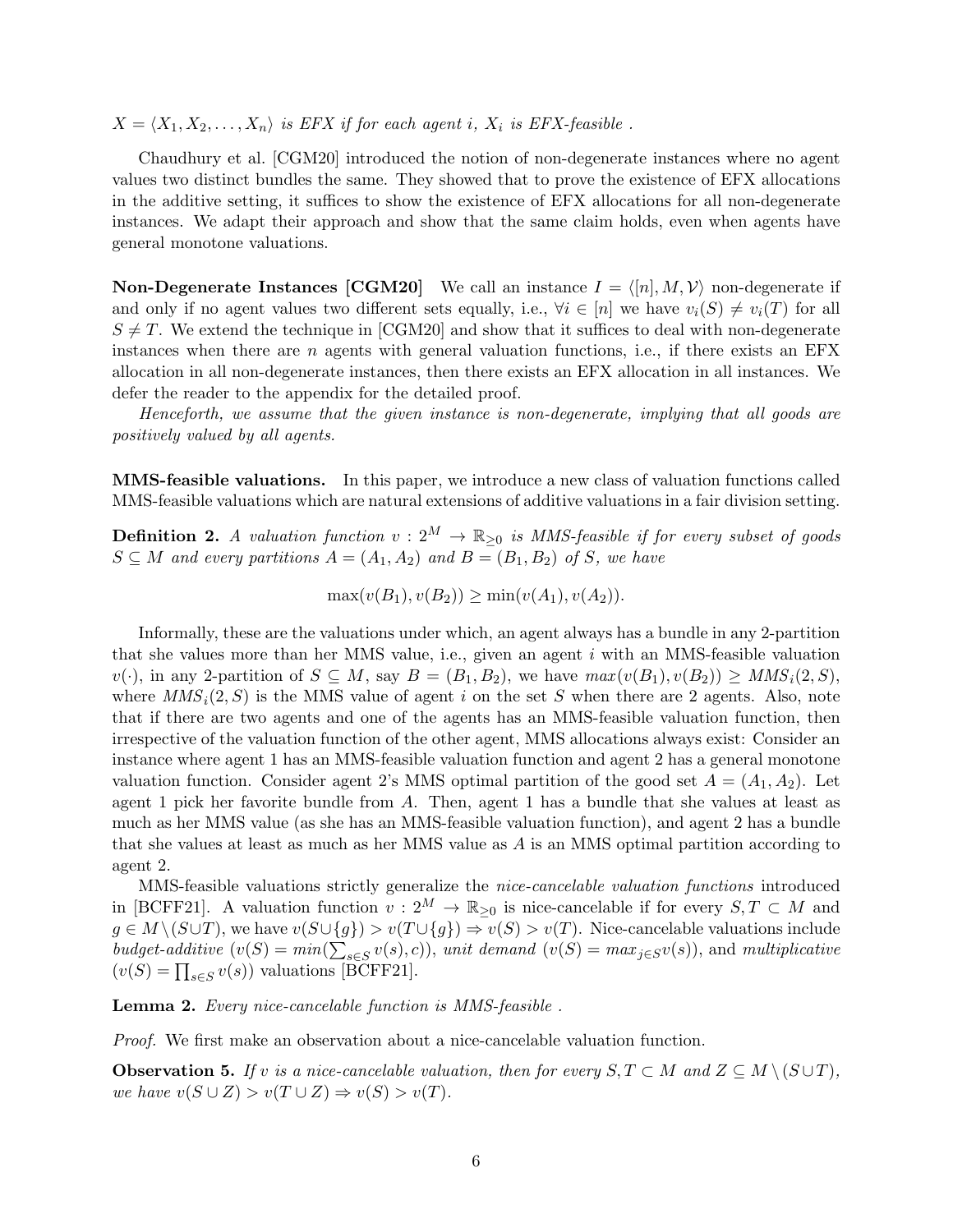<span id="page-6-1"></span>
$$
\begin{array}{c|cccccc} S & \{g_1\} & \{g_2\} & \{g_3\} & \{g_1, g_2\} & \{g_1, g_3\} & \{g_2, g_3\} & \{g_1, g_2, g_3\} \\ \hline v & 1 & 2 & 3 & 10 & 4 & 5 & 13 \\ \end{array}
$$

Table 1: valuation function  $v$  is MMS-feasible but not nice-cancelable.

Let v be a nice-cancelable function. For a subset of goods  $S \subseteq M$ , consider any two partitions  $A = (A_1, A_2)$  and  $B = (B_1, B_2)$  of S. Without loss of generality assume  $v(A_1 \cap B_1) < v(A_2 \cap B_2)$ . Since  $(A_1 \cap B_2)$  is disjoint from  $(A_1 \cap B_1) \cup (A_2 \cap B_2)$ , by the contrapositive of Observation [5](#page-5-0) applied to nice-cancelable valuation  $v$ , we have,

$$
v((A_1 \cap B_1) \cup (A_1 \cap B_2)) < v((A_2 \cap B_2) \cup (A_1 \cap B_2)).\tag{1}
$$

<span id="page-6-0"></span> $\Box$ 

Therefore,

$$
\min(v(A_1), v(A_2)) \le v(A_1) \n= v((A_1 \cap B_1) \cup (A_1 \cap B_2)) \n< v((A_2 \cap B_2) \cup (A_1 \cap B_2)) \n= v(B_2) \n\le max(v(B_1), v(B_2)).
$$
\n
$$
\text{Inequality (1)} \nB_2 = (A_2 \cap B_2) \cup (A_1 \cap B_2) \n(A_1 \cap B_2) \nB_3 = (A_2 \cap B_2) \cup (A_1 \cap B_2)
$$

In order to prove that MMS-feasible functions strictly generalize nice-cancelable functions, we present an example of a valuation function which is MMS-feasible but not nice-cancelable.

<span id="page-6-3"></span>**Example [1](#page-6-1).** Let  $M = \{g_1, g_2, g_3\}$ . The value of  $v(S)$  is given in Table 1 for all  $S \subseteq M$ . First note that  $v(g_1 \cup g_2) > v(g_3 \cup g_2)$  but  $v(g_1) < v(g_3)$ . Therefore, v is not nice-cancelable. Now we prove that v is MMS-feasible. Let  $S \subseteq M$  and  $A = (A_1, A_2), B = (B_1, B_2)$  be two partitions of M. Without loss of generality, assume  $|A_1| \leq |A_2|$ . If  $A_1 = \emptyset$ ,  $\min(v(A_1, v(A_2))) = 0 \leq$  $\max(v(B_1), v(B_2))$ . Hence, we assume  $|A_1| \geq 1$  and therefore, we have  $|S| \geq 2$ . Moreover, if  $A = B$ , then  $\max(v(B_1), v(B_2)) = \max(v(A_1), v(A_2)) \ge \min(v(A_1), v(A_2))$ . Thus, we also assume  $A \neq B$ . If  $S = \{g, g'\}$ , the only two different possible partitioning of S is  $A = \{\{g\}, \{g'\}\}\$ and  $B = (\emptyset, \{g, g'\})$ . For all  $g, g' \in M$ ,  $v(\{g, g'\}) > \max(v(g), v(g'))$ . Therefore,  $\max(v(B_1), v(B_2)) \ge$  $\min(v(A_1), v(A_2))$ . If  $S = \{g_1, g_2, g_3\}$ , then  $|A_1| = 1$  and therefore,  $\min(v(A_1), v(A_2)) \leq v(A_1) \leq$  $\max_{g \in M}(v(g)) = 3$ . Without loss of generality, let  $g_3 \in B_1$ . For all  $T \subseteq M$  such that  $g_3 \in T$ , we have  $v(T) \geq 3$ . Thus,  $\max(v(B_1), v(B_2)) \geq v(B_1) \geq 3 \geq \min(v(A_1), v(A_2)).$ 

Lemma [3](#page-6-2) follows from Lemma [2](#page-5-1) and Example [1.](#page-6-3)

<span id="page-6-2"></span>Lemma 3. The class of MMS-feasible valuation functions is a strict superclass of nice-cancelable valuation functions.

**Preliminaries on Rainbow Cycle Number.**  $[CGM+21]$  $[CGM+21]$  reduce the problem of finding approximate EFX allocations with sublinear charity to a problem in extremal graph theory. In particular, they introduce the notion of a rainbow cycle number.

<span id="page-6-4"></span>**Definition 3.** Given an integer  $d > 0$ , the rainbow cycle number  $R(d)$  is the largest k such that there exists a k-partite graph  $G = (V_1 \cup V_2 \cup \cdots \cup V_k, E)$  such that

• each part has at most d vertices, i.e.,  $|V_i| \leq d$ , and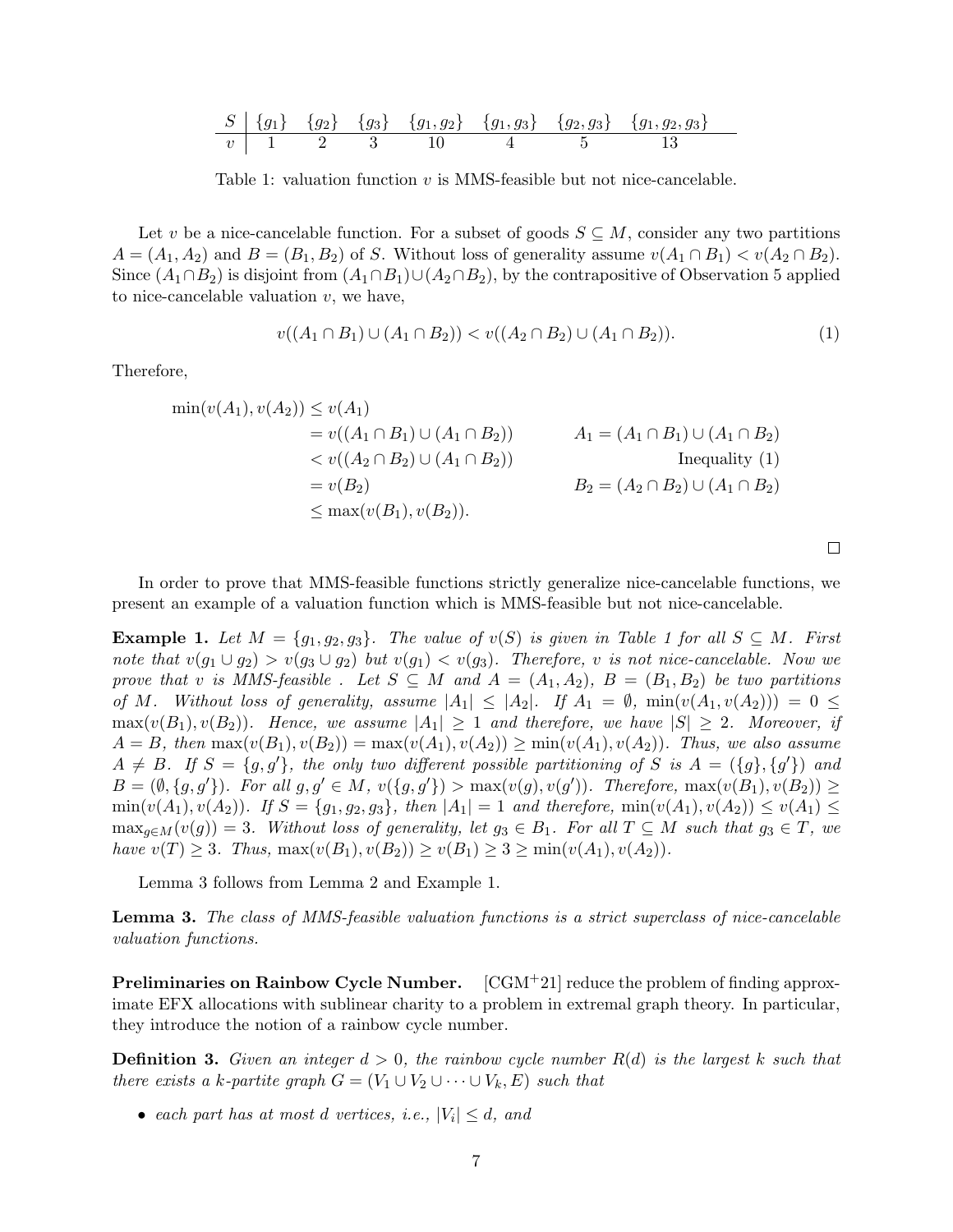- every vertex has exactly one incoming edge from every part other than the one containing it<sup>[4](#page-7-0)</sup>, and
- $\bullet$  there exists no cycle C in G that visits each part at most once.

We also refer to cycles that visit each part at most once as "rainbow" cycles.

They show that any finite upper bound on  $R(d)$  implies the existence of approximate EFX allocations with sublinear charity. Better upper bounds on  $R(d)$  would give us better bounds on the charity. In particular, they prove the following theorem.

<span id="page-7-1"></span>**Theorem 6.** [\[CGM](#page-20-1)<sup>+</sup>21] Let  $G = (V_1 \cup V_2 \cup \ldots V_k, E)$  be a k-partite digraph such that (i) each part has at most  $d$  vertices and (ii) each vertex in  $G$  has an incoming edge from every part other than the one containing it. Furthermore, let  $k > T(d) \ge R(d)$ . If there exists a polynomial time algorithm that can find a cycle visiting each part at most once in  $G$ , then there exists a polynomial time algorithm that determines a partial EFX allocation X such that

- the total number of unallocated goods is in  $\mathcal{O}(n/\varepsilon h^{-1}(n/\varepsilon))$  where  $h^{-1}(d)$  is the smallest integer  $\ell$  such that  $h(\ell) = \ell \cdot T(\ell) \geq d$ .
- $NW(X) \geq 1/(2e^{1/e}) \cdot NW(X^*)$ , where  $X^*$  is the allocation with maximum Nash welfare.

### 3 Technical Overview

In this section, we briefly highlight the main technical ideas used to show our results.

#### 3.1 EFX existence beyond additivity.

We present an algorithmic proof for the existence of EFX allocations when agents have valuations more general than additive valuations. The main takeaway of our algorithm is that it does not require the sophisticated concepts introduced by the techniques in [\[CKMS21,](#page-21-0) [CGM20\]](#page-20-0) that rely on improving a potential function while moving in the space of partial EFX allocations. In fact, our algorithm does not even require the concept of an envy-graph which is a very fundamental concept used by the algorithms in [\[CKMS21,](#page-21-0) [CGM20\]](#page-20-0) and also by [\[PR20,](#page-21-7) [LMMS04\]](#page-21-10) to prove the existence of weaker relaxations of envy-freeness (like EF1 and 1/2-EFX).

The crucial idea in our technique is to move in the space of partitions (of the good set), improving a certain potential as long as we cannot find an EFX allocation from the current partition, i.e., we cannot find a *complete* allocation of the bundles in the partition such that the EFX property is satisfied. In particular, we always maintain a partition  $X = (X_1, X_2, X_3)$  such that (i) agent 1 finds  $X_1$  and  $X_2$  EFX-feasible and (ii) at least one of agent 2 and agent 3 finds  $X_3$  EFX-feasible. Note that such allocations always exist: Agent 1 can determine a partition such that all bundles are EFX-feasible for her (such a partition is possible as agent 1 can run the algorithm in [\[PR20\]](#page-21-7) to find an EFX allocation assuming all three agents have agent 1's valuation function, thereby making all bundles EFX-feasible for her) and we call agent 2's favorite bundle in the partition  $X_3$  (which is obviously EFX-feasible for her) and the remaining bundles  $X_1$  and  $X_2$  arbitrarily. Then, we have a partition that satisfies the invariant.

Note that if any one agent 2 or 3 finds one of  $X_1$  or  $X_2$  EFX-feasible, then we easily get an EFX allocation. Indeed, assume w.l.o.g. that agent 2 finds  $X_3$  EFX-feasible. Now, if

<span id="page-7-0"></span><sup>&</sup>lt;sup>4</sup>In the original definition of the rainbow cycle number  $R(d)$  in [\[CGM](#page-20-1)<sup>+</sup>21], every vertex can have more than one incoming edge from a part. However, by reducing the number of edges, we can only increase the upper-bound on  $R(d).$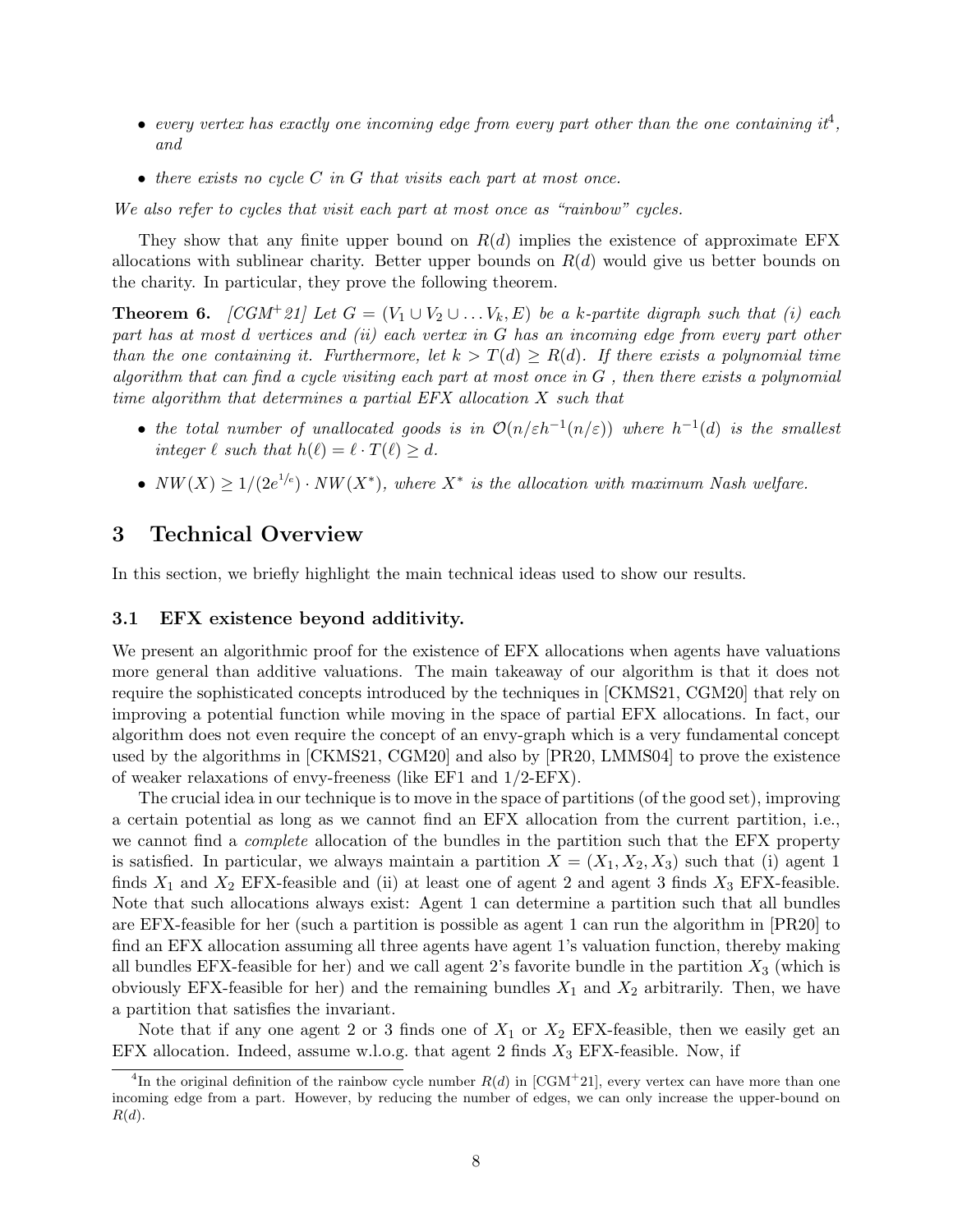- agent 3 finds  $X_2$  EFX-feasible, then we have an EFX allocation: agent  $1 \leftarrow X_1$ , agent  $2 \leftarrow X_3$ , and agent  $3 \leftarrow X_2$ . We can give a symmetric argument when agent 3 finds  $X_1$ EFX-feasible.
- Similarly, if agent 2 finds  $X_2$  EFX-feasible, then we can let agent 3 pick her favourite bundle in the partition (which is obviously EFX-feasible for her) and still give agents 1 and 2 an EFXfeasible bundle. We can give a symmetric argument when agent 2 finds  $X_1$  EFX-feasible.

Therefore, we only need to consider the scenario where only  $X_3$  is EFX-feasible for agents 2 and 3. Essentially, in this scenario,  $X_3$  is "too valuable" to agents 2 and 3, as they do not find any of the remaining bundles EFX-feasible. A natural attempt would be to remove some good(s) from  $X_3$  and allocate it to  $X_1$  or  $X_2$ , i.e., we can increase the valuation of agent 1 for her EFX-feasible bundle(s) by removing the excess goods allocated to the only  $EFX$ -feasible bundle of agents 2 and 3. This brings us to our potential function:  $\phi(X) = min(v_1(X_1), v_1(X_2))$ . Now, the non-triviality lies in determining the set of goods to be removed from  $X_3$ , and then allocating them to  $X_1$  and  $X_2$  such that we maintain our invariants. Although non-trivial, this turns out to be significantly simpler than the procedure used in [\[CGM20\]](#page-20-0) and also holds when agents 1 and 2 have general monotone valuation functions and agent 3 has an MMS-feasible valuation function. The entire procedure is elaborated in Section [4.](#page-10-0)

#### 3.2 Improved Bounds on Rainbow Cycle Number.

We first briefly sketch the  $\mathcal{O}(d^4)$  upper bound on the rainbow cycle number  $R(d)$  in [\[CGM](#page-20-1)+21]. The crucial observation is that if the graph G contains more than  $d+1$  parts, then there exists a cycle that visits all but one part at most once: Consider the  $d+2$  parts  $V_1, V_2, \ldots, V_{d+1}, U$ . Now consider any vertex  $u_1 \in U$ . Let  $v_1 \in V_1$  be such that  $(v_1, u_1) \in G$  and let  $u_2 \in U$  be such that  $(u_2, v_1) \in G$ (such edges exist due to the second condition in Definition [3\)](#page-6-4). If  $u_2 = u_1$ , then we are done (we have a 2-cycle). Otherwise, let  $v_2 \in V_2$  and  $u_3 \in U$  be such that  $(v_2, u_2) \in G$  and  $(u_3, v_2) \in G$ . If  $u_3 \in \{u_1, u_2\}$ , then again we are done. Otherwise we continue the same process and continue the sequence  $u_1, v_1, u_2, v_2, u_3, v_3, \ldots$  Since U has at most d vertices, we will have  $u_\ell \in \{u_1, u_2, \ldots, u_{\ell-1}\}\$ at some point in time and we find a cycle  $C = v_{\ell} \to u_{\ell} \to v_{\ell-1} \to \cdots \to v_k \to u_k \to v_{\ell}$  in G that visits the parts other than U at most once.

[\[CGM](#page-20-1)<sup>+</sup>21] show that if there are  $\mathcal{O}(d^4)$  parts, then one can find "bypass parts" and transform C into a rainbow cycle, i.e., for each  $i \in [k]$ , we can replace  $v_i \to u_{i+1} \to v_{i+1}$  (treat  $k+1$  as  $\ell$ ) by  $v_i \to w_i \to v_{i+1}$  for some  $w_i \in W_i$  such that  $W_1, W_2, \ldots, W_d$  are distinct parts in G. The parts  $W_1, W_2, \ldots, W_d$  are called bypass parts. The algorithm in [\[CGM](#page-20-1)+21] selects the parts  $V_1, \ldots, V_{d+1}$ , and then selects  $\mathcal{O}(d^4)$  bypass parts W such that for every part U that remains in G (after selecting  $V_1, \ldots, V_{d+1}$  and W), if there exists a path  $v_i \to u \to v_{i+1}$  for  $v_i \in V_i$ ,  $v_{i+1} \in V_{i+1}$ , and  $u \in U$ , there exists a part  $W_i \in \mathcal{W}$  and a vertex  $w \in W_i$ , such that  $v_i \to w \to v_{i+1}$  is also a valid path in G.

The requirement of  $\mathcal{O}(d^4)$  parts primarily hinges on the fact that many parts  $V_i$  and  $V_{i+1}$  can be "densely connected", i.e., the number of paths of length 2 from  $V_i$  to  $V_{i+1}$  via the part U is  $\mathcal{O}(d^2)$ (note that the maximum number of such paths is  $d^2$  as there are  $d^2$  pair of vertices in  $V_i \times V_{i+1}$  that can be connected). As a result, algorithm in [\[CGM](#page-20-1)<sup>+</sup>21] may need to select  $\mathcal{O}(d^2)$  many bypass parts to account for all paths of length two between  $V_i$  and  $V_{i+1}$  via U and there are  $\mathcal{O}(d^2)$  many pairs of parts.

The main idea for improving the bound on  $R(d)$  in this paper is ensuring that the number of paths of length two between  $V_i$  and  $V_{i+1}$  is at most  $\mathcal{O}(d)$  (instead of  $\mathcal{O}(d^2)$ ). We achieve this through a compress-parts subroutine which compresses the parts that are densely connected. In particular, if there are *uncompressed* parts  $V', V_1, V_2$  and a part V (maybe compressed) in G such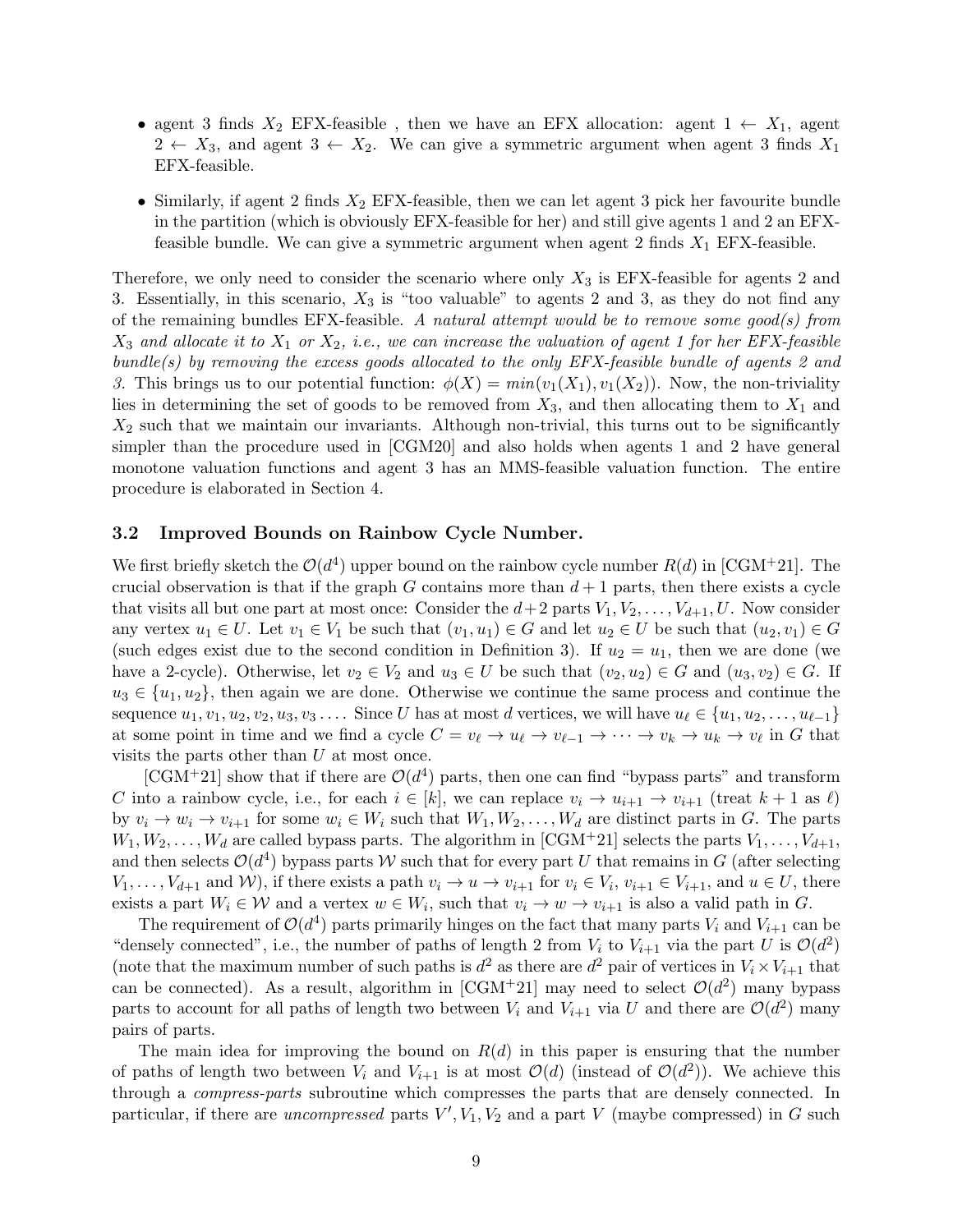that more than d vertex pairs in  $V \times V'$  are connected through paths of length two through the intermediate parts  $V_1$  and  $V_2$ , then the compress-parts subroutine removes the parts  $V', V_1$  and  $V_2$ and compresses the part V to a part U with  $|U| = |V| - 1$  such that any rainbow cycle in the compressed graph can be converted to a rainbow cycle in the uncompressed graph (see Figure [1](#page-9-0) for an illustration).

<span id="page-9-0"></span>

Figure 1: Illustration of the compression of a part  $V$  containing  $i$  vertices. There exists a part  $V'$ such that two vertices in V (namely  $v_i$  and  $v_{i-1}$ ) are reachable from vertex  $v'_{i-1}$  of V' through paths of length two:  $v'_{i-1} \to \ell_1 \to v_{i-1}$  and  $v'_{i-1} \to \ell_2 \to v_i$ . Nodes  $\ell_1$  and  $\ell_2$  belong to uncompressed parts  $V_1$  and  $V_2$  respectively. We replace the parts  $V, V', V_1$  and  $V_2$  with the part U that contains  $i-1$  vertices, namely  $u_1, u_2, \ldots u_{i-1}$ . The incoming edges of  $u_\ell$  are the incoming edges of  $v'_\ell$  from all parts other than  $V_1, V_2$  and V. The outgoing edges of  $u_\ell$  are the outgoing edges of  $v_\ell$  to all parts other than  $V', V_1$  and  $V_2$  if  $\ell < i-1$  and the outgoing edges of  $u_{i-1}$  are the outgoing edges of  $v_{i-1}$  and  $v_i$  to all parts other than  $V', V_1$  and  $V_2$ . Also note that any path in the compressed graph containing a vertex  $u \in U$  (the subpath indicated with bold blue and bold red in the subfigure below), can be expanded to a valid path in the uncompressed graph (expanded subpath indicated with bold colors in the top figure).

The new algorithm selects a part  $V_{d+1}$  and compresses it as much as possible (any part can be compressed at most d times as each compression reduces the number of vertices in the part and there are at most  $d$  vertices in each part at the beginning). Then, it picks a part  $V_d$  and continues to maximally compress it and this process continues until we have  $d+1$  maximally compressed parts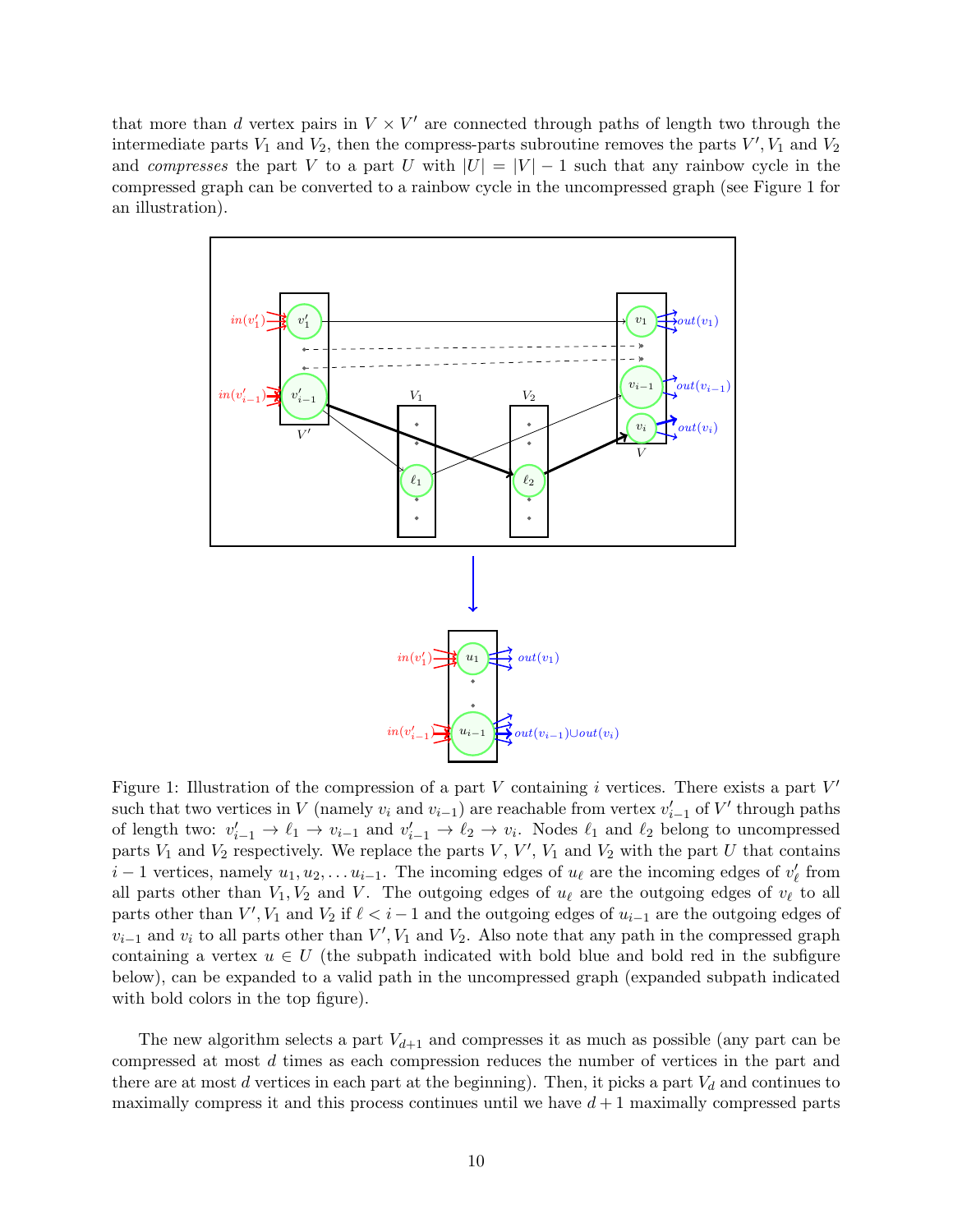$V_{d+1}, \ldots, V_1$ . After this compression phase, observe crucially that the number of paths of length two from part  $V_i$  to  $V_{i+1}$  is at most d (as  $V_{i+1}$  is maximally compressed before we start compressing  $V_i$ . Also, since each part can be compressed at most  $d$  times, and each compression removes at most 3 parts, and we have compressed  $d + 1$  parts maximally, the original graph G has at most  $3 \cdot d \cdot (d+1)$  parts more than the current compressed graph. Then, following a similar argument to [\[CGM](#page-20-1)<sup>+</sup>21], we show that if the compressed graph has more than  $d^2$  vertices, then there exists a rainbow cycle. Thus, if the original graph has more than  $4d^2$  parts, then it admits a rainbow cycle. The detailed procedure is described in Section [5.](#page-13-0)

### <span id="page-10-0"></span>4 EFX Existence beyond Additivity

Before we give the new algorithm, we first give the reader a quick recap of the Plaut and Roughgarden algorithm [\[PR20\]](#page-21-7) (PR algorithm) that determines an EFX allocation when all agents have the same valuation function,  $v(\cdot)$  (the only assumption on  $v(\cdot)$  is that it is monotone). The algorithm starts with any arbitrary allocation  $X$  (which may not be  $EFX$ ), and makes minor reallocations to improve the valuation of the agent who has the lowest value, i.e., it modifies  $X$  to  $X'$  such that  $min_{i \in [n]} v(X_i') > min_{i \in [n]} v(X_i)$ . We now elaborate on the reallocation procedure: Let  $\ell$  be the agent with the lowest valuation in X. If X is not EFX, then there exists agents i and j such that  $v(X_i) < v(X_j \setminus \{g\})$  for some  $g \in X_j$ . Since  $v(X_{\ell}) < v(X_i)$ , we also have  $v(X_{\ell}) < v(X_j \setminus \{g\})$ . The algorithm removes the good g from j's bundle and allocates it to  $\ell$ . Observe that  $v(X_k) > v(X_\ell)$ for all  $k \neq \ell$  as we assume non-degeneracy. Also, we have  $v(X_{\ell} \cup \{g\})$  and  $v(X_i \setminus \{g\})$  greater than  $v(X_\ell)$ . Therefore, the valuation of every new bundle is strictly larger than the valuation of  $X_{\ell}$ . Therefore, the valuation of the agent with the lowest valuation improves. This implies that the reallocation procedure will never revisit a particular allocation and as a result this process will eventually converge to an EFX allocation Y with  $v(Y_i) > v(X_\ell)$  for all  $i \in [n]$ . Formally,

<span id="page-10-1"></span>**Lemma 4** ( $[PR20]$ ). Let  $X = (X_1, X_2, X_3)$  be an arbitrary 3-partition. Running the PR algorithm with any monotone valuation v results in an EFX-partition  $X' = (X'_1, X'_2, X'_3)$  with  $\min(v(X_1), v(X_2), v(X_3)) \leq \min(v(X'_1), v(X'_2), v(X'_3))$ . We have equality only if the input is already EFX with respect to v.

In contrast to the algorithms in [\[CGM20,](#page-20-0) [CKMS21,](#page-21-0) [BCFF21,](#page-20-2) [PR20\]](#page-21-7), our algorithm moves in the space of complete EFX allocations iteratively maintaining some invariants. As long as our allocation is not EFX, we make some reallocations to the existing allocation and improve a certain potential. We give the proof here assuming only monotonicity for the valuation functions of agents 1 and 2 and assuming MMS-feasibility for the valuation of agent 3, i.e.,  $v_1(\cdot)$  and  $v_2(\cdot)$  are general monotone valuation functions and  $v_3(\cdot)$  is MMS-feasible. We now elaborate our algorithm. We maintain a partition  $(X_1, X_2, X_3)$  of the good set such that

- $X_1$  and  $X_2$  are EFX-feasible for agent 1.
- $X_3$  is EFX-feasible for at least one of agents 2 and 3.

One can show the existence of allocations satisfying the above invariants by running the PR algorithm and initializing: Agent 1 runs the PR algorithm with  $v = v_1$  to determine a partition  $(X_1, X_2, X_3)$  such that all the three bundles are EFX-feasible for her. Then, agent 2 picks her favorite bundle out of the three, say  $X_3$ . Clearly,  $X_3$  is EFX-feasible for agent 2, and  $X_1$  and  $X_2$ are EFX-feasible for agent 1. Thus X satisfies the invariants.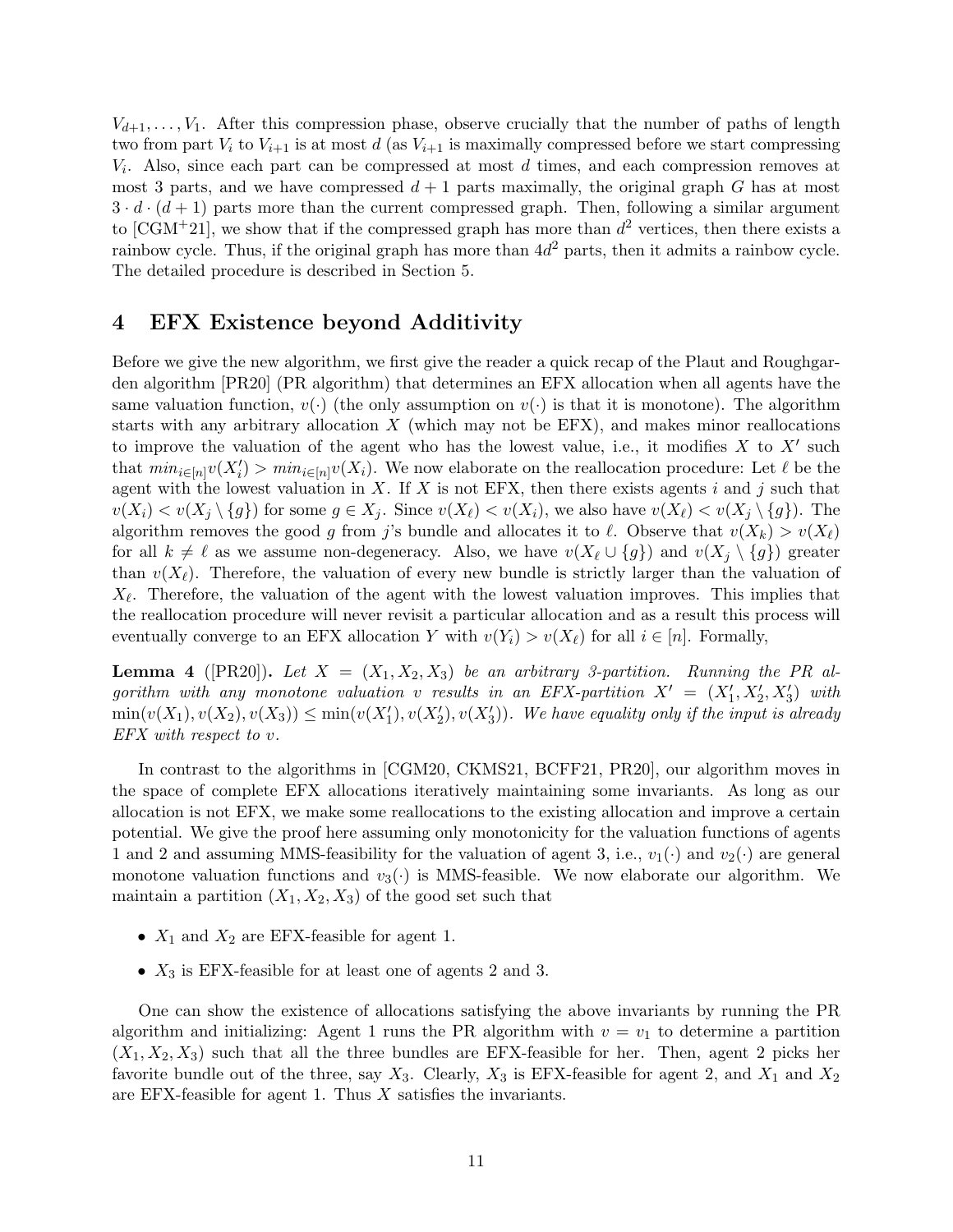We define our potential function as  $\phi(X) = \min(v_1(X_1), v_1(X_2))$ . We now elaborate how to modify X and improve the potential when we cannot determine an EFX allocation from the partition  $X$ , i.e., we cannot determine an allocation of the bundles in  $X$  to the agents that satisfies the EFX property.

#### 4.1 Reallocation when we cannot get an EFX allocation from X

Let  $X = (X_1, X_2, X_3)$  be a partition satisfying the invariants. Without loss of generality, let us assume that agent 2 finds  $X_3$  EFX-feasible. Observe that if any one of agents 2 or 3 finds bundles  $X_1$  or  $X_2$  EFX-feasible, then we are done: If agent 3 finds one of  $X_1$  or  $X_2$  EFX-feasible, then we can allocate agent 3's EFX-feasible bundle to her,  $X_3$  to agent 2 and the remaining bundle of  $X_1$ and  $X_2$  to agent 1 and get an EFX allocation. Similarly, if agent 2 finds  $X_1$  or  $X_2$  EFX-feasible, we ask agent 3 to pick her favourite bundle out of  $X_1$ ,  $X_2$  and  $X_3$ . Now, note that no matter which bundle agent 3 picks, there is always a way to allocate agents 1 and 2 their EFX-feasible bundles as agent 1 finds  $X_1$  and  $X_2$  EFX-feasible and agent 2 finds  $X_3$  and at least one of  $X_1$  or  $X_2$  EFX-feasible<sup>[5](#page-11-0)</sup>. Therefore, from here on we assume that neither agent 2 nor agent 3 finds  $X_1$  or  $X_2$  EFX-feasible. Let  $g_i$  be the good in  $X_3$  such that  $X_3 \setminus g_i \geq_i X_3 \setminus h$  for all  $h \in X_3$ , i.e.,  $X_3 \setminus g_i$ is the most valued proper subset of  $X_3$  for agent i.

<span id="page-11-1"></span>**Observation 7.** For  $i \in \{2,3\}$ , we have  $X_3 \setminus q_i >_i max_i(X_1, X_2)$ .

*Proof.* We prove for  $i = 2$ . The proof for  $i = 3$  is identical. Let us assume otherwise and say w.l.o.g.  $X_1 >_2 X_3 \setminus g_2$ . Then, the only reason why  $X_1$  is not EFX-feasible for agent 2 is if  $X_1 \leq_2 X_2 \setminus g$  for some  $g \in X_2$ . But, in that case, we have  $X_2 >_2 X_1 >_2 X_3 \setminus g_2$ . Therefore, we have  $X_2 >_2 \max_{\ell \in [3]} \max_{h \in X_\ell} X_\ell \setminus h$ , implying that  $X_2$  is EFX-feasible, which is a contradiction.  $\Box$ 

W.l.o.g. assume that  $X_1 \leq_1 X_2$ , implying that  $\phi(X) = v_1(X_1)$ . We now distinguish two cases depending on how valuable the bundle  $X_1 \cup g_i$  is to agent i for  $i \in \{2,3\}$  and give the appropriate reallocations in both cases. In particular, we first look into the case where  $X_3 \setminus g_i$  is still more valuable to agent i than  $X_1 \cup g_i$  for at at least one  $i \in \{2,3\}.$ 

Case:  $X_3 \setminus g_2 >_2 X_1 \cup g_2$  or  $X_3 \setminus g_3 >_3 X_1 \cup g_3$ , i.e.,  $X_3 \setminus g_i$  is the favorite bundle for agent *i* in the partition  $X_1 \cup g_i$ ,  $X_2$  and  $X_3 \setminus g_i$  for at least one  $i \in \{2,3\}$ . We provide the reallocation rules assuming that  $X_3 \setminus g_2 >_2 X_1 \cup g_2$ . The rules for the case  $X_3 \setminus g_3 >_3 X_1 \cup g_3$  is symmetric. Now, consider the partition  $(X_1 \cup g_2, X_2, X_3 \setminus g_2)$ .

By Observation [7,](#page-11-1)  $X_3 \setminus g_2 >_2 X_2$  and by our current case  $X_3 \setminus g_2 >_2 X_1 \cup g_2$ , implying that  $X_3 \setminus g_2$  is an EFX-feasible bundle for agent 2. Let  $X_1'$  be a minimal subset of  $X_1 \cup g_2$  w.r.t. set inclusion that agent 1 values more than  $X_1$ , i.e., agent 1 values  $X_1$  more than any proper subset of  $X'_1$  and  $X'_1 >_1 X_1$ . Let  $X'_2 = X_2$  and  $X'_3 = (X_3 \setminus g_2) \cup ((X_1 \cup g_2) \setminus X'_1)$ . We define the partition  $X' = (X'_1, X'_2, X'_3)$ . Observe that  $\phi(X') > \phi(X)$  as  $X'_2 = X_2 >_1 X_1$  (by assumption) and  $X'_1 >_1 X_1$ (by definition). Also note that  $X_3'$  is EFX-feasible for agent 2 as it is the most valuable bundle in X' for agent 2. Now, if  $X'_1$  and  $X'_2$  are EFX-feasible for agent 1, then all the invariants are maintained and we are done. So now we look into the case when at least one of  $X_1'$  and  $X_2'$  is not EFX-feasible for agent 1 in  $X'$ .

We first make an observation on agent 1's valuation on the bundles  $X'_1$  and  $X'_2$ .

<span id="page-11-2"></span>**Observation 8.** We have  $X'_1 >_1 X'_2 \setminus g$  for all  $g \in X'_2$  and  $X'_2 >_1 X'_1 \setminus h$  for all  $h \in X'_1$ .

<span id="page-11-0"></span><sup>&</sup>lt;sup>5</sup>If agent 3 picks  $X_1$ , allocate  $X_2$  to agent 1 and  $X_3$  to agent 2. If agent 3 picks  $X_2$ , then allocate  $X_1$  to agent 1 and  $X_3$  to agent 2. Finally, if she picks  $X_3$ , then allocate the bundle among  $X_1$  and  $X_2$  that is EFX-feasible for agent 2 to agent 2 and the remaining bundle to agent 1.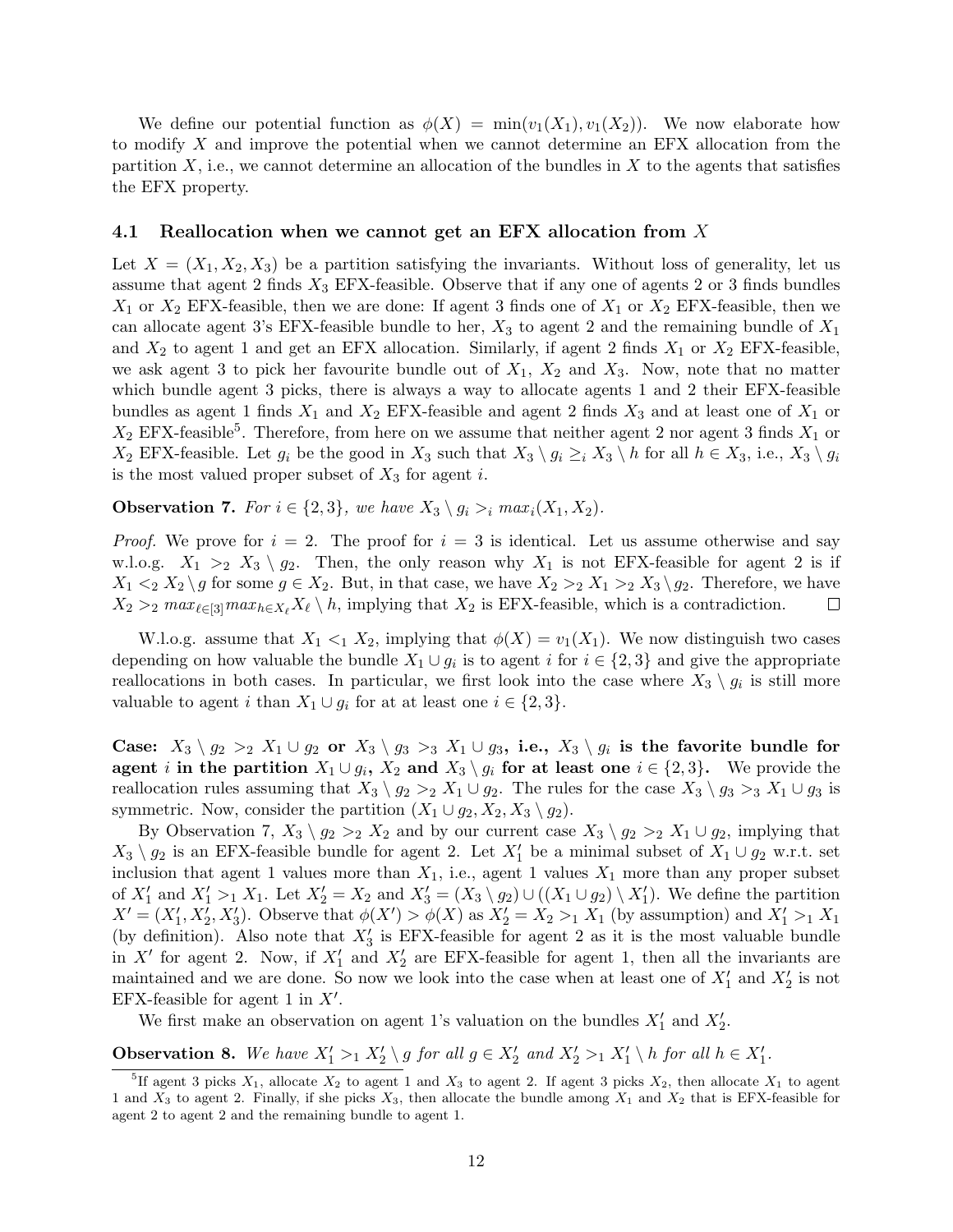*Proof.* Note that  $X'_1 >_1 X_1$  by definition of  $X'_1$  and  $X_1 >_1 X_2 \setminus g$  for all  $g \in X_2$  as  $X_1$  was EFX-feasible for agent 1 in X. Since  $X'_2 = X_2$ , we have  $X'_1 >_1 X'_2 \setminus g$  for all  $g \in X'_2$ .

Similarly,  $X_2 >_1 X_1$  by assumption. Furthermore  $X_1 >_1 X_1' \setminus h$  for all  $h \in X_1'$  by the definition of  $X'_1$ . Since  $X'_2 = X_2$ , we have  $X'_2 >_1 X'_1 \setminus h$  for all  $h \in X'_1$ .  $\Box$ 

By Observation [8,](#page-11-2) if  $X'_1$  and  $X'_2$  are not EFX-feasible for agent 1 in X', then  $X'_3 \setminus g >_1$  $min_1(X'_1, X'_2)$  for some  $g \in X'_3$ . However, in that case, we run the PR algorithm on the partition X' with agent 1's valuation. Let  $Y = (Y_1, Y_2, Y_3)$  be the final partition at the end of the PR algorithm. We have,

$$
min(v_1(Y_1), v_1(Y_2), v_1(Y_3)) > min(v_1(X'_1), v_1(X'_2), v_1(X'_3))
$$
\n
$$
= min(v_1(X'_1), v_1(X'_2))
$$
\n
$$
= \phi(X')
$$
\n
$$
= \phi(X)
$$
\n
$$
= \phi(X)
$$
\n
$$
(as v_1(X'_3) > min(v_1(X'_1), v_1(X'_2)))
$$
\n
$$
= \phi(X)
$$

We then let agent 2 pick her favorite bundle out of  $Y_1, Y_2$  and  $Y_3$ . Let us assume w.l.o.g. that she chooses Y<sub>3</sub>. Then, allocation Y satisfies the invariants and we have  $\phi(Y) = min(v_1(Y_1), v_1(Y_2)) \ge$  $min(v_1(Y_1), v_1(Y_2), v_1(Y_3)) > \phi(X)$ . Thus, we are done.

**Remark:** Note that we have not used the MMS-feasibility of  $v_3(\cdot)$  yet. All the arguments in this case hold when all three valuation functions are general monotone. We use MMS-feasibility crucially in the upcoming case.

Case:  $X_3 \setminus g_2 <_2 X_1 \cup g_2$  and  $X_3 \setminus g_3 <_3 X_1 \cup g_3$ , i.e.,  $X_1 \cup g_i$  is the favourite bundle in the partition  $X_1 \cup g_i$ ,  $X_2$  and  $X_3 \setminus g_i$  for all  $i \in \{2,3\}$ : From Observation [7,](#page-11-1) we have  $X_3 \setminus g_i >_i X_2$ for  $i \in \{2,3\}$ . Therefore, we have,

$$
X_2 <_2 X_3 \setminus g_2 <_2 X_1 \cup g_2 \quad \text{and} \quad X_2 <_3 X_3 \setminus g_3 <_3 X_1 \cup g_3.
$$

By MMS-feasibility of valuation function  $v_3(\cdot)$ , we conclude that  $X_2 \leq_3 max_3(Z, Z')$  where  $(Z, Z')$ is any valid 2-partition of the good set  $X_1 \cup X_3$ , as MMS-feasibility implies that  $max_3(Z, Z') \geq$  $min_3(X_1 \cup g_3, X_3 \setminus g_3) >_3 X_2$ . We run the PR algorithm on the 2-partition  $(X_1 \cup g_2, X_3 \setminus g_2)$  with agent 2's valuation  $(v_2(\cdot))^6$  $(v_2(\cdot))^6$ . Let  $(Y_2, Y_3)$  be the output of the PR algorithm. We let agent 3 choose her favorite among  $Y_2$  and  $Y_3$ . Assume w.l.o.g. she chooses  $Y_3$ . Now, consider the allocation  $X'$ 

agent 1 :  $X_2$  agent 2 :  $Y_2$  agent 3 :  $Y_3$ .

We now analyze the strong envy in the allocation. To this end, we first observe that agents 2 and 3 do not strongly envy anyone.

**Observation 9.**  $Y_2$  is EFX-feasible for agent 2 and  $Y_3$  is EFX-feasible for agent 3 in X'.

*Proof.* Since  $(Y_2, Y_3)$  is the output of the PR algorithm run on  $(X_1 \cup g_2, X_3 \setminus g_2)$  with agent 2's valuation function, (i)  $Y_2 >_2 Y_3 \ h$  for all  $h \in Y_3$ , and (ii)  $Y_2 \geq min_2(X_1 \cup g_2, X_3 \ g_2) >_2 X_2$ , where the first inequality follows from Lemma [4](#page-10-1) and the second inequality follows from the fact that  $X_1 \cup g_2 >_2 X_3 \setminus g_2 >_2 X_2$ . Therefore  $Y_2$  is EFX-feasible w.r.t. agent 2.

Now, we look into agent 3. Note that  $Y_3 = max_3(Y_2, Y_3)$  as agent 3 picks her favourite among  $Y_2$  and  $Y_3$ . Therefore  $Y_3 >_3 Y_2^7$  $Y_3 >_3 Y_2^7$ . Furthermore, due to the MMS-feasibility of  $v_3(\cdot)$  and the fact

<span id="page-12-0"></span><sup>&</sup>lt;sup>6</sup>Note that this time we run the PR algorithm with  $n = 2$  as opposed to the usual  $n = 3$  in the prior cases.

<span id="page-12-1"></span><sup>7</sup>Strict inequality follows due to non-degeneracy.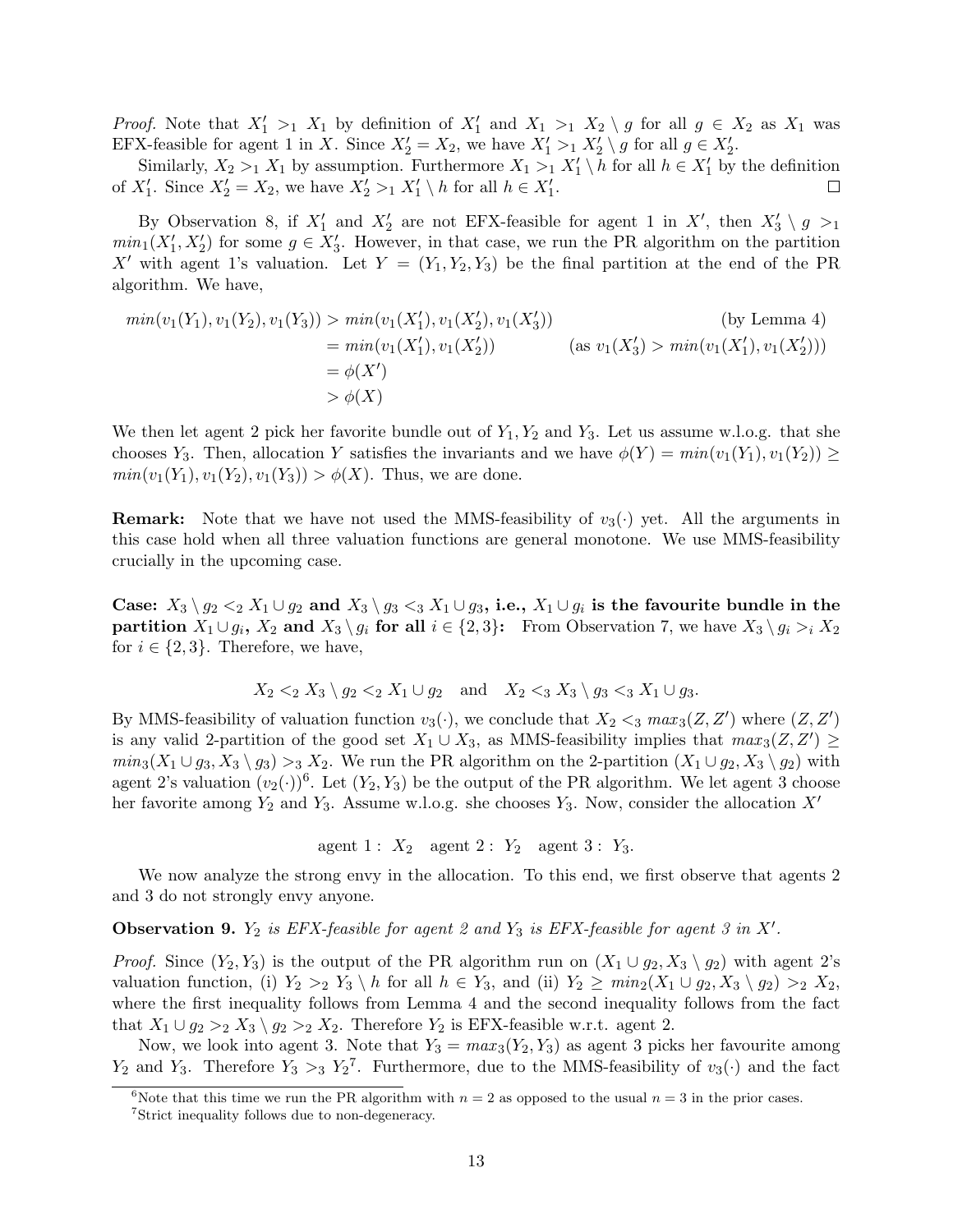that  $(Y_2, Y_3)$  is a valid 2 partition of the good set  $X_1 \cup X_3$ , we have  $Y_3 = \max_3(Y_2, Y_3) >_3 X_2$ . Therefore,  $Y_3 >_3 max_3(Y_2, X_2)$  and thus is an EFX-feasible bundle for agent 3.  $\Box$ 

Therefore, the only possible strong envy is from agent 1. We now enlist the possible strong envy that may arise from agent 1 and also show corresponding reallocations.

- Agent 1 does not strongly envy  $Y_2$  and  $Y_3$ : Then we are done as  $X'$  is an EFX allocation.
- Agent 1 strongly envies both  $Y_2$  and  $Y_3$ : In this case, we have  $Y_2 >_1 X_2$  and  $Y_3 >_1 X_2$ . We run the PR algorithm on the partition  $(X_2, Y_2, Y_3)$  with agent 1's valuation function  $(v_1(\cdot))$  and let agent 2 pick her favourite bundle from the final partition X'' returned by the PR algorithm. Then, we have a partition that satisfies the invariants and  $\phi(X'') > \phi(X)$ as  $min_1(X''_1, X''_2, X''_3) >_1 min_1(X_2, Y_2, Y_3) = X_2 >_1 X_1 = \phi(X)$ , where the first inequality follows from Lemma [4.](#page-10-1)
- Agent 1 strongly envies one of  $Y_2$  and  $Y_3$ : Let us assume without loss of generality that agent 1 strongly envies  $Y_2$ . Let  $\overline{Y}_2$  be the minimal subset of  $Y_2$  w.r.t. set inclusion that agent 1 values more than  $X_2$ . Then, consider the partition  $X'' = (X''_1, X''_2, X''_3)$  where  $X''_1 = X_2, X''_2 = \overline{Y}_2$ and  $X_3'' = Y_3 \cup (Y_2 \setminus \overline{Y}_2)$ . First note that  $X_3''$  is EFX-feasible for agent 3 as  $X_3' = Y_3$  was EFXfeasible in allocation  $X'$  and now the bundle  $X''_1$  remains the same, the bundle  $X'_2$  has been compressed further in  $X''$ , and  $X'_3 \subset X''_3$ . Also note that  $\phi(X'') = min(v_1(X''_1), v_1(X''_2)) =$  $min(v_1(X_2), v_1(\overline{Y}_2)) = v_1(X_2) > v_1(X_1) = \phi(X)$ . If  $X_1''$  and  $X_2''$  are EFX-feasible for agent 1, then partition X<sup>n</sup> satisfies the invariants and  $\phi(X'') > \phi(X)$  and we are done. So now consider the case when at least one of  $X_1''$  and  $X_2''$  is not EFX-feasible for agent 1. Note that  $X_1'' >_1 X_2'' \setminus h$  for all  $h \in X_2''$  and  $X_2'' >_1 X_1''$  by the fact that  $X_1'' = X_2$  and by the definition of  $X_2'' = \overline{Y}_2$ . Thus, if one of  $X_1''$  or  $X_2''$  is not EFX-feasible for agent 1, then we must have  $X_3'' \setminus h' >_1 min_1(X_1'', X_2'')$  for some  $h' \in X_3''$ . In this case, we run the PR algorithm on the partition  $(X_1'', X_2'', X_3'')$  with agent 1's valuation function  $v_1(\cdot)$  and let agent 2 pick her favourite bundle from the final partition Z returned by the PR algorithm. Then Z satisfies the invariants and

$$
\begin{aligned} \phi(Z) &\ge \min(v_1(Z_1), v_1(Z_2), v_1(Z_3)) \\ &\ge \min(v_1(X_1''), v_1(X_2''), v_1(X_3'')) \\ &= v_1(X_2) \\ &> v_1(X_1) = \phi(X). \end{aligned}
$$

So we are done.

This brings us to the main result of this section.

**Theorem 10.** Given an instance  $I = \langle 3, M, V \rangle$  such that  $v_3(\cdot)$  is MMS-feasible (no assumptions other than monotonicity on  $v_1(\cdot)$  and  $v_2(\cdot)$ ), there always exists an allocation  $X = \langle X_1, X_2, X_3 \rangle$ such that X is EFX.

### <span id="page-13-0"></span>5 Bounds on Rainbow Cycle Number

In this section we improve the upper bounds on the rainbow cycle number introduced in  $[CGM^+21]$  $[CGM^+21]$ , thereby implying the existence of approximate EFX allocations with  $\mathcal{O}(n/\varepsilon)^{2/3}$  charity. [\[CGM](#page-20-1)<sup>+</sup>21] give an upper bound of  $R(d) \in O(d^4)$  and they show it results in the existence of a  $(1 - \varepsilon)$ -EFX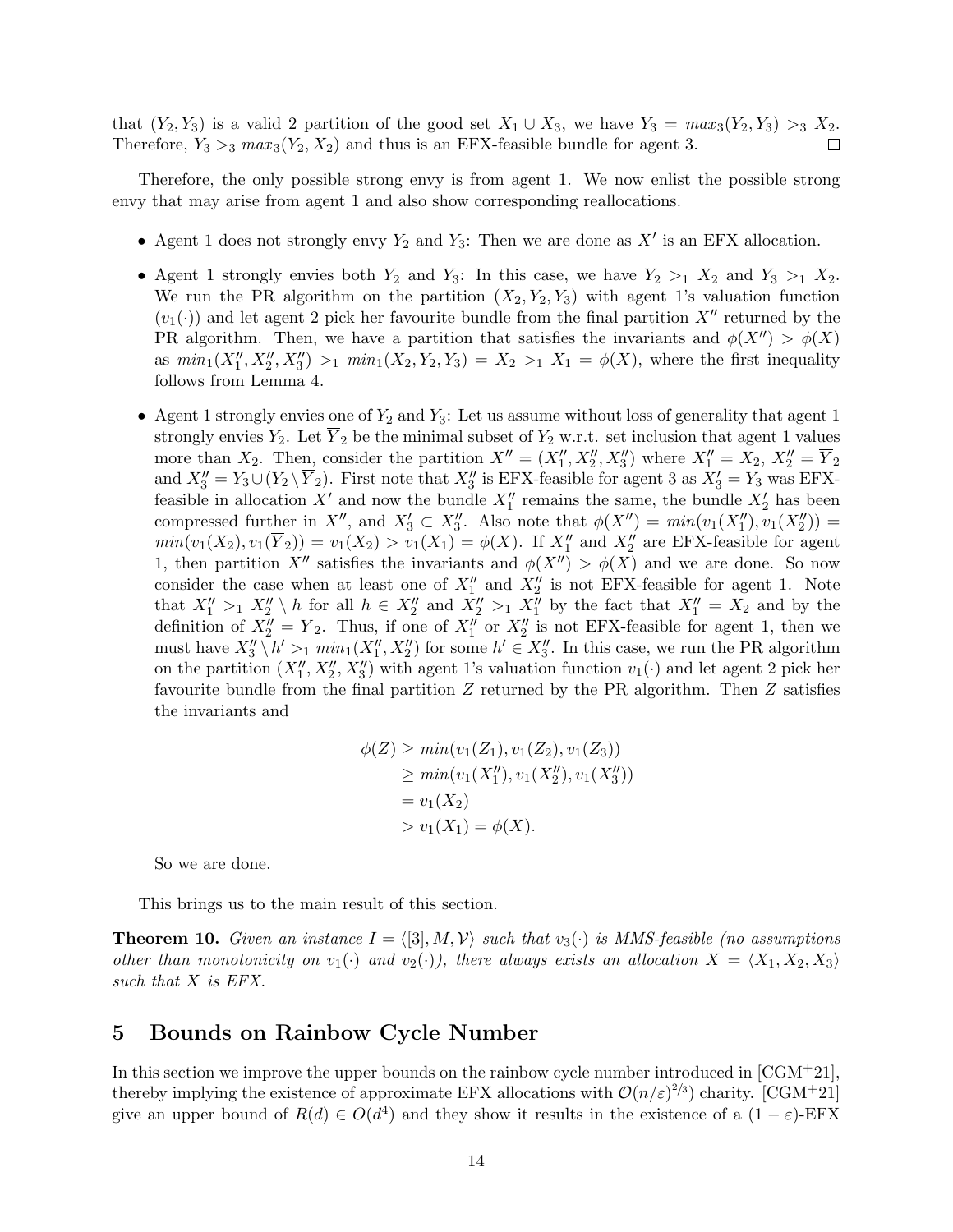allocation with  $\mathcal{O}((n/\varepsilon)^{4/5})$  charity. In the same paper, [\[CGM](#page-20-1)+21] show a lower bound of d on  $R(d)$ . In this section, we show improved bounds on  $R(d)$ . In particular, we first show in Section [5.1](#page-14-0) that  $R(d) \in \mathcal{O}(d^2)$ , thereby implying the existence of  $(1 - \varepsilon)$ -EFX allocations with  $\mathcal{O}((n/\varepsilon)^{2/3})$ charity. Secondly, in section [5.2,](#page-19-2) we show an upper bound of  $2d - 2$  assuming that every vertex  $v \in V_i$  has exactly one incoming edge from any other part  $V_j \neq V_i$  and exactly one outgoing edge to some vertex in  $V_j$ . We call this number  $R_p(d)$ . We remark that the lower bound of d in [\[CGM](#page-20-1)<sup>+</sup>21] also holds for  $R_p(d)$ . The upper bound of  $2d-2$  immediately improves the upper-bound on the zero-sum extremal problem studied in [\[AK21,](#page-19-0) [MS21\]](#page-21-1).

#### <span id="page-14-0"></span>5.1 A quadratic upper bound on  $R(d)$

In this subsection, we show improved upper bounds on the rainbow cycle number when we make no assumptions on the induced bipartite graph between any two parts. We improve the bounds from [\[CGM](#page-20-1)+21] by introducing a novel subroutine called compress-parts that compresses the given k-partite digraph  $G$  into a smaller multipartite digraph  $G'$  (with fewer parts) satisfying the con-straints in Definition [3](#page-6-4) such that any rainbow cycle in  $G'$  can be expanded into a rainbow cycle in G. The subroutine compress-parts recursively merges the parts that are "densely connected". In particular, it recursively merges three uncompressed parts  $V'$ ,  $V_1$ ,  $V_2$  with another part V (which maybe compressed) into U with  $|U| = |V| - 1$ , when two different nodes in V are reachable from one node in V' by paths of length 2 via  $V_1 \cup V_2$ . Thereafter, following a technique similar to [\[CGM](#page-20-1)<sup>+</sup>21], we show that if  $G'$  contains more than  $d^2$  parts, then it admits a colorful cycle, thereby establishing the upper bound.

The compress-parts  $(V', V_1, V_2, V)$  subroutine. Parts  $V', V_1, V_2$  and V are given as input, where  $V'$ ,  $V_1$ ,  $V_2$  are uncompressed parts (i.e., the subroutine compress-parts had never been called on them) and V is a part containing i nodes  $v_1, v_2, \ldots, v_i$ . Furthermore, there exists a node  $v' \in V'$ from which two distinct nodes in V are reachable using paths of length 2 via  $V_1 \cup V_2$ . We remark that we may have  $V_1 = V_2$ . The subroutine replaces  $V', V_1, V_2$  and V with a part U containing only  $i-1$  nodes. For convenience, we say that compress-parts $(V', V_1, V_2, V)$  removes parts  $V', V_1$  and  $V_2$ and it compresses part V into part U. We now elaborate this compression. W.l.o.g., assume  $v_{i-1}$ and  $v_i$  can be reached from  $v'_{i-1} \in V'$  using paths of length 2 via  $V_1 \cup V_2$ . Let  $v'_j \in V'$  be a node with edge to  $v_j$  for all  $j \in [i-2]$ . Then all the nodes in V can be reached from  $\{v_1^j, \ldots, v_{i-1}^j\}$  using  $V_1 \cup V_2$ . Remove  $V'$ ,  $V_1$  and  $V_2$  and replace V with a part U consisting of  $i-1$  nodes  $\{u_1, \ldots, u_{i-1}\}$ . For  $j \in [i-1]$ , the incoming edges of  $u_j$  are the incoming edges of  $v'_j$  from all parts other than  $V_1, V_2$  and V. For all  $j \in [i-2]$ , the outgoing edges of  $u_j$  are the outgoing edges of  $v_j$  to all parts other than  $V'$ ,  $V_1$  and  $V_2$  and the outgoing edges of  $u_{i-1}$  are the outgoing edges of  $v_{i-1}$  and  $v_i$  to all parts other than  $V'$ ,  $V_1$  $V_1$  and  $V_2$  (see Figure 1 for an illustration).

During our algorithm we use the compress-parts subroutine multiple times. At any time during the algorithm, we define part  $V$  to be

- uncompressed: if V has never been compressed before. Formally, if V has never been an input of any compress-parts call.
- compressed: if V has been compressed before. Formally, if compress-parts $(V', V_1, V_2, V)$  has been executed before for some parts  $V'$ ,  $V_1$  and  $V_2$ .
- maximally compressed: if it cannot be compressed anymore. Formally, if there exist no uncompressed parts  $V'$ ,  $V_1$  and  $V_2$  such that compress-parts( $V'$ ,  $V_1$ ,  $V_2$ ,  $V$ ) is applicable.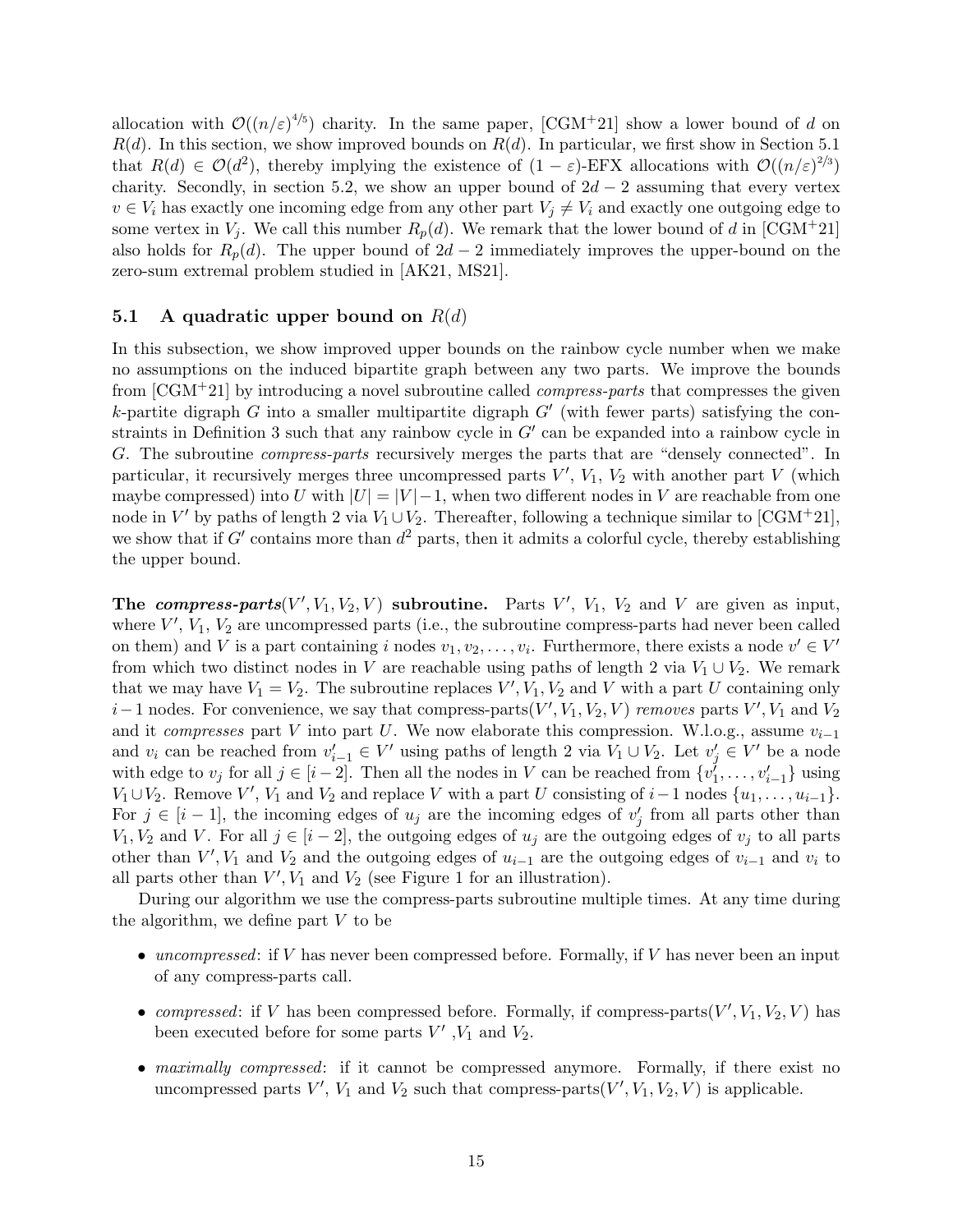Note that an uncompressed part can be maximally compressed.

We first prove some crucial properties of the graph obtained after the compression.

<span id="page-15-0"></span>**Observation 11.** Let G be a multipartite digraph such that each part contains at most d vertices and every vertex in  $G$  has an incoming edge from every other part in  $G$ . Let  $G'$  be the digraph obtained from G after running compress-parts $(V', V_1, V_2, V)$ . Then,

- 1. each part in  $G'$  contains at most d vertices and every vertex in  $G'$  has an incoming edge from each part in  $G'$  other than the part containing it.
- 2. Furthermore, any rainbow cycle in  $G'$  can be converted into a rainbow cycle in  $G$  in time polynomial in the size of the cycle.

*Proof.* Let  $U = \{u_1, u_2, \ldots, u_{i-1}\}$  be the part replacing V after running compress-parts(V', V<sub>1</sub>, V<sub>2</sub>, V). To prove part 1, it suffices to show that (i)  $|U| \leq d$ , (ii) every vertex in U has an incoming edge from each part in  $G'$  other than U and (iii) each vertex not in U has an incoming edge from U. To this end, note that  $|U| = |V| - 1 < d$ . Consider any vertex  $u_i$  in U. Since the incoming edges of  $u_i$ are the incoming edges of  $v'_i \in V'$  from all parts in G other than  $V_1, V_2$  and V,  $u_i$  has an incoming edge from every part in  $G'$  other than U. Also note that the set of outgoing edges from U in  $G'$  is the set of outgoing edges from V in  $G \setminus \{V', V_1, V_2\}$ . Since every vertex not in V has an incoming edge from V in  $G \setminus \{V', V_1, V_2\}$ , every vertex not in U has an incoming edge from U in  $G'$ .

To prove part 2, let  $C_{G'} = w_1 \rightarrow w_2 \rightarrow \cdots \rightarrow w_{\ell} \rightarrow w_1$  be a rainbow cycle in G'. If  $C_{G'}$  does not contain any vertex from U, then  $C_{G'}$  is also a valid rainbow cycle in G and we are done. So let us assume that there is a  $k \in [\ell]$  such that  $w_{k+1} \in U$  (indices are modulo  $\ell$ ). In this case, we define a cycle  $C_G$  from  $C_{G'}$  by replacing the subpath  $w_k \to w_{k+1} \to w_{k+2}$  by  $w_k \to v' \to \tilde{v} \to v \to w_{k+2}$ , where  $v' \in V'$ ,  $\tilde{v} \in V_1 \cup V_2$  and  $v \in V$  such that there is a path  $v' \to \tilde{v} \to v$  in G. Such a path always exist in G as all vertices in V are reachable from vertices in  $V'$  by paths of length two via parts  $V_1$  or  $V_2$  (this is the scenario when we compress the parts  $V', V_1, V_2$  and V to U). Therefore,  $C_G$  is a valid rainbow cycle in  $G$ .  $\Box$ 

We now show that our compression procedure does not increase the connectivity between any two parts using paths of length two through uncompressed parts. Let  $V$  and  $V'$  be two different parts in G. We define

 $A_{V',V} := \{(v',v) \mid v' \in V', v \in V \text{ and there is a path } v' \to w \to v \text{ for } w \in W \text{ where } W \text{ is }$ uncompressed}.

<span id="page-15-1"></span>**Lemma 5.** Let C, D be two different parts. After compressing any part  $V \neq D$  using compressparts(V',  $V_1, V_2, V$ ), either one of C and D is removed or  $|A_{C,D}|$  does not increase.

*Proof.* Assume neither C nor D is removed after the compression process, i.e,  $\{C, D\} \cap \{V', V_1, V_2\} =$  $\emptyset$ . Note that in case  $V = C$ , part C is *compressed* but not removed. Let O be the set of uncompressed parts in G before compressing V and  $O'$  be the set of uncompressed parts after the compression. We have  $O' \subseteq O$ .

- $V \neq C$ : Since  $O' \subseteq O$ , some uncompressed parts that could be used as intermediate parts to reach D from C using paths of length 2 might be removed during the compression process of V and no intermediate part is added. Therefore,  $|A_{C,D}|$  does not increase.
- $V = C$ : Any outgoing edge from compressed C corresponds to some outgoing edge from uncompressed C. Also, similar to the former case, the intermediate parts after the compression are a subset of the intermediate parts before the compression. Therefore,  $|A_{C,D}|$  does not increase.  $\Box$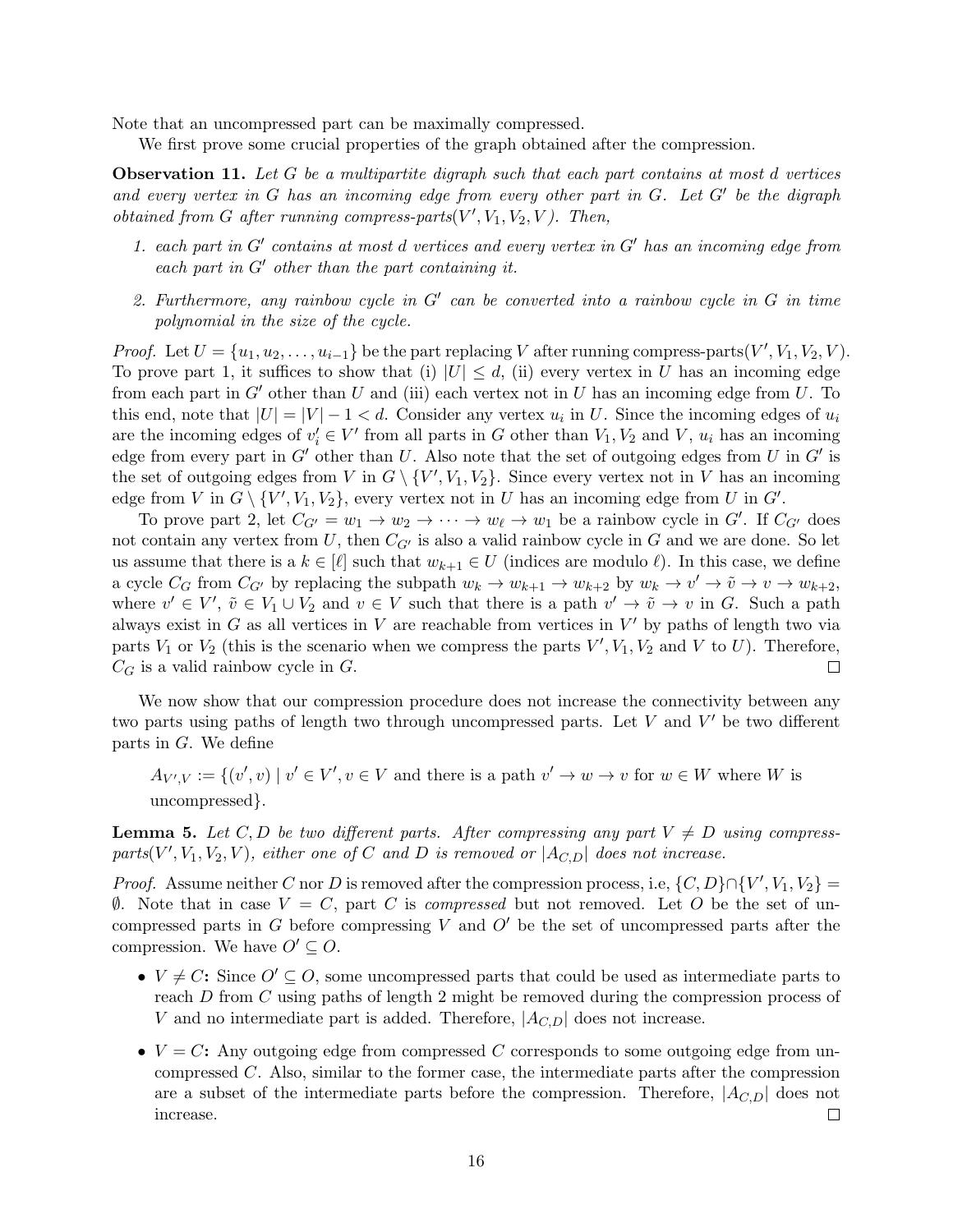We now elaborate our polynomial time algorithm that finds a cycle that visits each part at most once in  $G$  (where  $G$  is multipartite digraph where (i) each part has at most  $d$  vertices and (ii) each vertex has an incoming edge from every part other than the one containing it) when G has more than  $4d^2$  parts.

**Algorithm.** Our algorithm has two phases. In phase 1, we compress d distinct parts of G as much as possible and in phase 2 we determine a cycle that visits each part of the compressed graph at most once. By Observation [11,](#page-15-0) we can also get such a cycle in  $G$ . We first elaborate the compression phase and the guarantees we get on the graph at the end of this phase.

In phase 1, we start from an arbitrary part  $V_1$  and keep compressing it as long as it is possible. Then, we take any other part  $V_2$  and keep compressing it and continue this until we have d many maximally compressed parts  $V_1, V_2, \ldots, V_d$  or until no more compression can be applied.

<span id="page-16-1"></span>**Lemma 6.** At the end of phase 1, there exist d maximally compressed parts  $V_1, \ldots, V_d$  and there exist at least  $d^2$  many uncompressed parts other than  $V_1, \ldots, V_d$ .

Proof. First note that after compressing a part, at most 3 parts are removed and the size of the compressed part decreases. Hence compressing a single  $V_i$  as long as possible, removes at most  $3(d-1)$  parts. Also, note that part V is maximally compressed if and only if for any other uncompressed part  $V'$ , no other uncompressed parts  $V_1$  and  $V_2$  can play the role of intermediate parts. Since after the subroutine compress-parts is called, the set of uncompressed parts only shrinks, once V is maximally compressed, it remains maximally compressed until the end of the algorithm. Thus, having at least  $4d^2$  parts, we end up with d maximally compressed parts and at least  $4d^2 - 3(d-1)d - d > d^2$  other parts remain untouched and therefore uncompressed.  $\Box$ 

<span id="page-16-0"></span>**Lemma 7.** At the end of phase 1, we have  $|A_{V_{i+1},V_i}| \le d$  for all  $i \in [d-1]$ .

*Proof.* Assume otherwise and let  $i \in [d-1]$  be such that  $|A_{V_{i+1}, V_i}| > d$ . Let Q be the part which we compressed to  $V_{i+1}$ . Since  $|A_{V_{i+1}, V_i}| > d$ , Lemma [5](#page-15-1) implies that  $|A_{Q, V_i}| \geq |A_{V_{i+1}, V_i}| > d$ . Therefore, by Pigeonhole principle, there is a node  $v' \in Q$  which has paths of length 2 to two of the nodes in  $V_i$ . Hence,  $V_i$  could be compressed further which is a contradiction.  $\Box$ 

We now describe phase 2 of our algorithm, where we determine a rainbow cycle in  $G$ . To this end, let  $B_{2,1}$  be a minimal set of parts such that for each  $(u, v) \in A_{V_2, V_1}$ , there exists a part  $V \in B_{2,1}$ and  $w \in V$  such that the path  $u \to w \to v$  exists. For  $i > 1$ , we construct  $B_{i+1,i}$  in the following way. Initially,  $B_{i+1,i}$  is empty. For every  $(u, v) \in A_{V_{i+1}, V_i}$  we do the following. If there exists a part  $Q \in B_{i+1,i}$  and  $w \in Q$  such that the path  $u \to w \to v$  exists, we do nothing. Otherwise, if there exists a part  $Q \notin \bigcup_{j \leq i} B_{j+1,j}$  and  $w \in Q$  such that the path  $u \to w \to v$  exists, we add one such Q to  $B_{i+1,i}$ . Note that the sets  $B_{i+1,j}$  are pairwise distinct.

We next outline how we are going to use these sets. We will choose a part U different from  $V_1$ to  $V_d$  and not contained in any of the  $B_{i+1,i}$  and then construct a cycle that visits U many times, each  $V_i$  at most once, and has subpaths  $v_{i+1} \to u \to v_i$  with  $u \in U$ ,  $v_i \in V_i$  and  $v_{i+1} \in V_{i+1}$ . When we constructed  $B_{i+1,i}$  some Q containing a w with  $v_{i+1} \to w \to v_i$  was added to  $B_{i+i,i}$ . We replace  $u$  by  $w$ . In this way, we obtain a cycle that visits each part only once. We now give the details.

<span id="page-16-2"></span>**Lemma 8.** There exists an uncompressed part U such that  $U \notin \{V_1, V_2, \ldots, V_d\} \cup_{i < d} B_{i+1,i}$ .

*Proof.* Note that for all  $i < d$ ,

$$
|B_{i+1,i}| \le |A_{V_{i+1},V_i}|
$$
  
\n $\le d.$  Lemma 7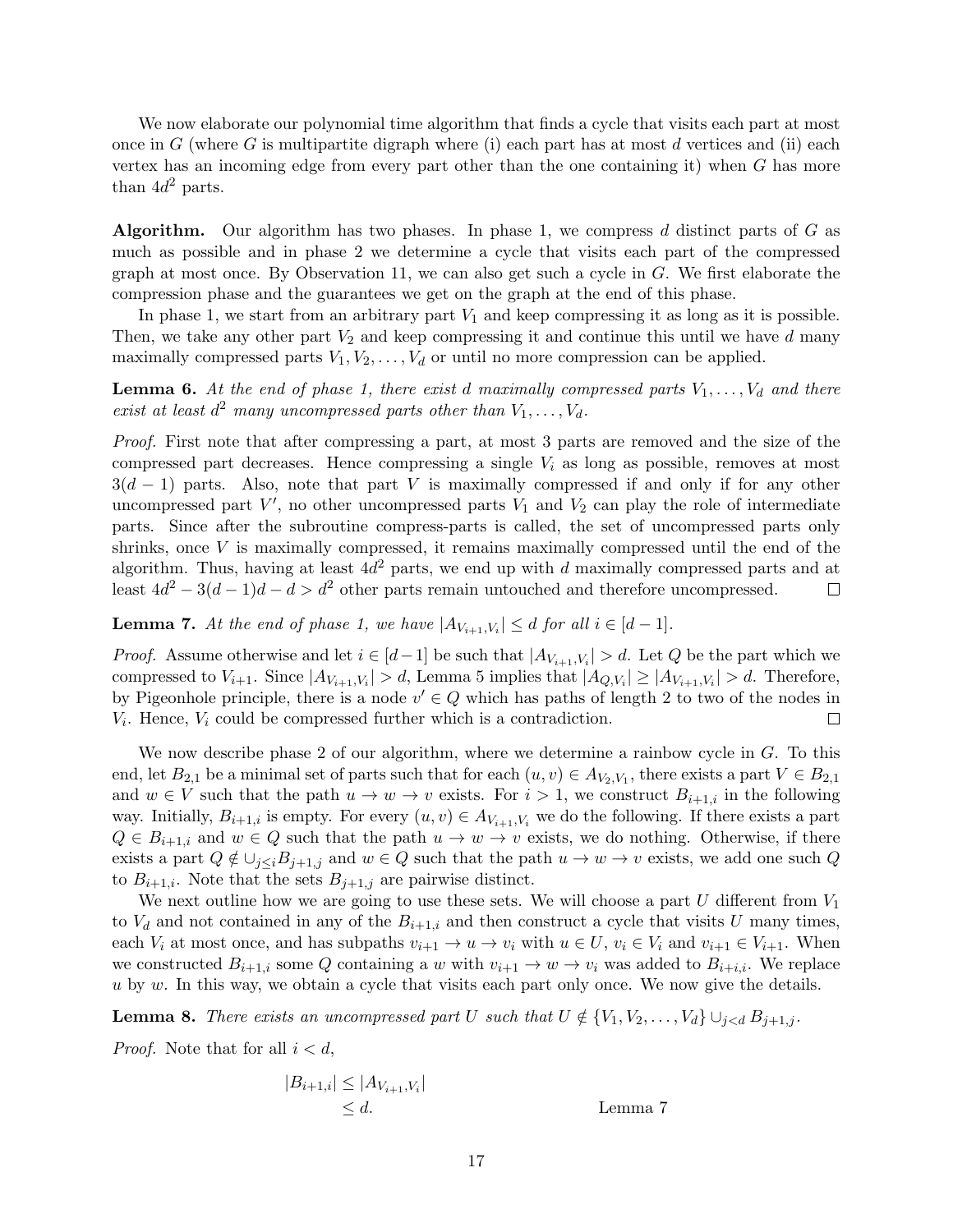Hence,  $|\bigcup_{j. Note that by Lemma [6,](#page-16-1) there exists at least  $d^2$  uncompressed$ parts other than  $V_1, V_2, \ldots, V_d$  after the sequence of compressions. Thus, there exists a part U  $\Box$ among the remaining uncompressed parts which is not in  $\cup_{j < d} B_{j+1,j}$ .

From now on, let U be an uncompressed part other than  $V_1, V_2, \ldots, V_d$  which is not in  $\cup_{i < d} B_{i+1,i}$ . By Lemma [8,](#page-16-2) such a part exists.

<span id="page-17-2"></span>**Lemma 9.** There exists a cycle  $C = u_{\ell} \to v_{\ell+1} \to u_{\ell+1} \ldots \to u_{k-1} \to v_k \to u_{\ell}$  for some  $1 \leq \ell \leq k \leq d$  such that  $u_i \in U$  and  $v_i \in V_i$  for all  $\ell \leq i \leq k$ . This cycle can be found in time polynomial in d.

*Proof.* Consider node  $u_1 \in U$ . Note that after all the compression operations in phase 1 of our algorithm, the multipartite digraph still has the property that every vertex has an incoming edge from every part other than the one containing it (by Observation [11\)](#page-15-0). Therefore, every vertex in U has an incoming edge from  $V_i$  for all  $i \in [d]$  and for each i, every vertex in  $V_i$  has an incoming edge from U. Let  $v_1 \in V_1$  be such that the edge  $v_1 \to u_1$  exists. Let  $u_2 \in U$  be such that the edge  $u_2 \to v_1$  exists. If  $u_1 = u_2$ , the lemma holds. Otherwise, let  $v_2 \in V_2$  be such that the edge  $v_2 \to u_2$  exists and  $u_3 \in U$  be such that the edge  $u_3 \to v_2$  exists. Again if  $u_3 \in \{u_1, u_2\}$  the claim holds. Otherwise, we continue extending the sequence  $u_1, v_1, u_2, v_2, u_3, v_3, \ldots$  Since  $|U| \leq d$ , at some point we have  $u_{i+1} \in \{u_1, u_2, \ldots, u_i\}$  and the lemma follows.  $\Box$ 

<span id="page-17-4"></span>**Theorem 12.** Let G be a k-partite digraph such that  $(i)$  each part has at most d vertices and (ii) every vertex in G has an incoming edge from every part other than the part containing it. If  $k > 4d^2$ , then we can determine a rainbow cycle in G in time polynomial in d.

Proof. Assume otherwise. We run phase 1 of our algorithm that determines maximally compressed parts  $V_1, V_2, \ldots, V_d$  and more than  $d^2$  uncompressed parts by running the compress-parts subroutine. This takes  $poly(d)$  time as we compress at most d parts and each part is compressed at most d times. Since there are at most  $\mathcal{O}(d^2)$  compressions<sup>[8](#page-17-1)</sup> in phase 1, if we determine a cycle in the current compressed graph that visits each part at most once in  $poly(d)$  time, then we can find a cycle that visits each part of the original graph at most once in  $poly(d)$  time by Observation [11.](#page-15-0) Thus, it suffices to find a cycle visiting each part at most once in the compressed graph. To this end, after phase 1, for each  $i \in [d-1]$ , we determine the sets  $B_{i+1,i}$  and the uncompressed part  $U \notin \bigcup_{i \leq d} B_{i+1,i}$ in poly(d) time. Let  $C = u_{\ell} \to v_{\ell+1} \to u_{\ell+1} \ldots \to u_{k-1} \to v_k \to u_{\ell}$  be the cycle described in Lemma [9.](#page-17-2) Consider any subpath  $v_{i+1} \to u_{i+1} \to v_i$  and observe that  $(v_{i+1}, v_i) \in A_{V_{i+1}, V_i}$  and  $u_{i+1} \in U$ . Since  $U \notin \bigcup_{j < d} B_{j+1,j}$ , by the construction of  $B_{i+1,i}$  there must be a  $Q_{i+1} \in B_{i+1,i}$  and a  $w_{i+1} \in Q_{i+1}$  such that the path  $v_{i+1} \to w_{i+1} \to v_i$  exists. Now we replace all  $v_{i+1} \to u_{i+1} \to v_i$ with  $v_{i+1} \to w_{i+1} \to v_i$  and achieve a cycle which visits each part at most once<sup>[9](#page-17-3)</sup>.  $\Box$ 

Theorems [6](#page-7-1) and Theorem [12](#page-17-4) then imply Theorem [4.](#page-3-0)

### <span id="page-17-0"></span>5.2 A linear upper bound on  $R_p(d)$

In this section we assume graph G satisfies all the properties in Definition [3](#page-6-4) and also for all different parts  $V_i$  and  $V_j$ , each vertex in  $V_i$  has exactly one outgoing edge to a vertex in  $V_j$ . We call these graphs permutation graphs since the set of edges from any part to any other part defines a permutation.

<span id="page-17-3"></span><span id="page-17-1"></span><sup>&</sup>lt;sup>8</sup> at most d compressions each for the parts  $V_1, V_2, \ldots, V_d$ .

<sup>&</sup>lt;sup>9</sup>Note crucially that we do not replace the last length 3 subpath of the cycle, i.e., the subpath  $v_k \to u_\ell \to v_{\ell+1}$ . We have not constructed a bypass for this subpath and we do not need one. It is okay if the cycle visits  $U$  once.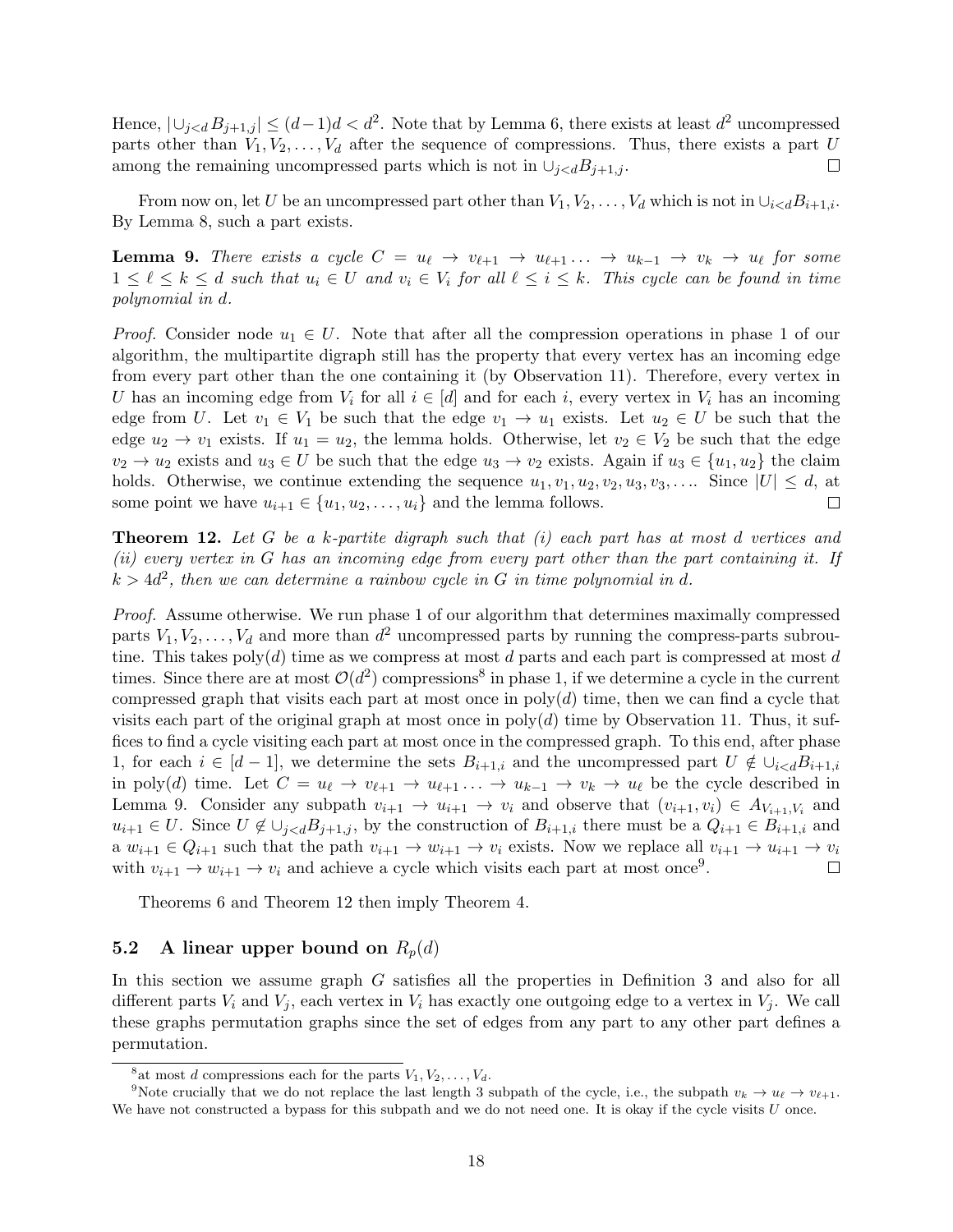<span id="page-18-2"></span>**Definition 4.** Given an integer  $d > 0$ , the permutation rainbow cycle number  $R_p(d)$  is the largest k such that there exists a k-partite graph  $G = (V_1 \cup V_2 \cup \cdots \cup V_k, E)$  such that

- each part has exactly d vertices, i.e.,  $|V_i| = d$ , and
- every vertex has exactly one incoming edge from every part other than the one containing it.
- every vertex has exactly one outgoing edge to every part other than the one containing it.
- $\bullet$  there exists no cycle C in G that visits each part at most once.

<span id="page-18-0"></span>**Theorem 13.** For all integers  $d > 0$ ,  $R_p(d) < 2d - 1$ .

In the rest of this section we prove Theorem [13.](#page-18-0) The proof is by induction.

**Basis:** For the base case, consider  $d = 1$ . If there are 2 parts or more, the vertex in  $V_1$  has an outgoing edge to the vertex in  $V_2$  and vice versa. Therefore, there exists a rainbow cycle C in G which is a contradiction. Thus,  $R_p(1) < 2$ .

Induction step: We assume

<span id="page-18-1"></span>for all 
$$
d' < d
$$
,  $R_p(d') < 2d' - 1$ ,  $(2)$ 

and prove  $R_p(d) < 2d-1$ . First we define i-restricted paths which are the paths that use each part at most once and except for the last vertex, all vertices are in the first  $i$  parts.

**Definition 5.** We call path  $P = v_1 \rightarrow v_2 \rightarrow \cdots \rightarrow v_t$  an *i*-restricted path if

- $v_1, \ldots, v_{t-1} \in V_1 \cup V_2 \cup \cdots \cup V_i$ , and
- P visits each part at most once.

Note that for all  $j > i$ , every *i*-restricted path is also a *j*-restricted path. Now we prove the following claim.

<span id="page-18-3"></span>**Claim 1.** If  $k \geq 2d-1$ , for every vertex v, there is a way of reindexing the parts such that  $v \in V_1$ and for all  $i \in [d]$ , there are i nodes in  $V_{2i-1}$  which are reachable from v via  $(2i-2)$ -restricted paths.

*Proof.* The proof of the claim is also by induction. For the base case let  $i = 1$ . If  $v \in U$ , set  $V_1 = U$  and the claim follows. For the induction step, we assume  $V_1, V_2, \ldots, V_{2i-1}$  are already defined and there is a  $(2i-2)$ -restricted path from v to  $v_1, v_2, \ldots, v_i \in V_{2i-1}$ . Consider any part  $U \notin \{V_1, V_2, \ldots, V_{2i-1}\}.$  For all  $j \in [i]$ , let  $v_j \to u_j$  be the outgoing edge from  $v_j$  to U. Since each node in  $V_{2i-1}$  has exactly one outgoing edge to U and each node in U has exactly one incoming edge from  $V, u_1, u_2, \ldots, u_i$  are distinct. Therefore, at least i nodes in U are reachable from v via  $(2i-1)$ -restricted paths. Let  $U' \subseteq U$  be the vertices that are reachable from v via  $(2i-1)$ -restricted paths and let  $\overline{U} = U \setminus U'$ . If  $|U'| \geq i + 1$ , we set  $V_{2i} = W$  for some  $W \notin \{V_1, V_2, \ldots, V_{2i-1}, U\}$  and set  $V_{2i+1} = U$  and the claim follows. Otherwise, for all  $U \notin \{V_1, V_2, \ldots, V_{2i-1}\}$ , we have  $|U'| = i$ and  $|\overline{U}| = d - i$ . If there exist  $U, W \notin \{V_1, V_2, \ldots, V_{2i-1}\}\$  such that  $w \in W'$  has an outgoing edge to  $u \in \overline{U}$ , then we set  $V_{2i} = W$  and  $V_{2i+1} = U$ . Note that all nodes in U' are reachable from v using  $(2i-1)$ -restricted paths and u is reachable via a  $(2i)$ -restricted path. Therefore, in total  $i+1$ vertices in  $U = V_{2i+1}$  $U = V_{2i+1}$  $U = V_{2i+1}$  are reachable from v via  $(2i)$ -restricted paths. See Figure 2 for an illustration.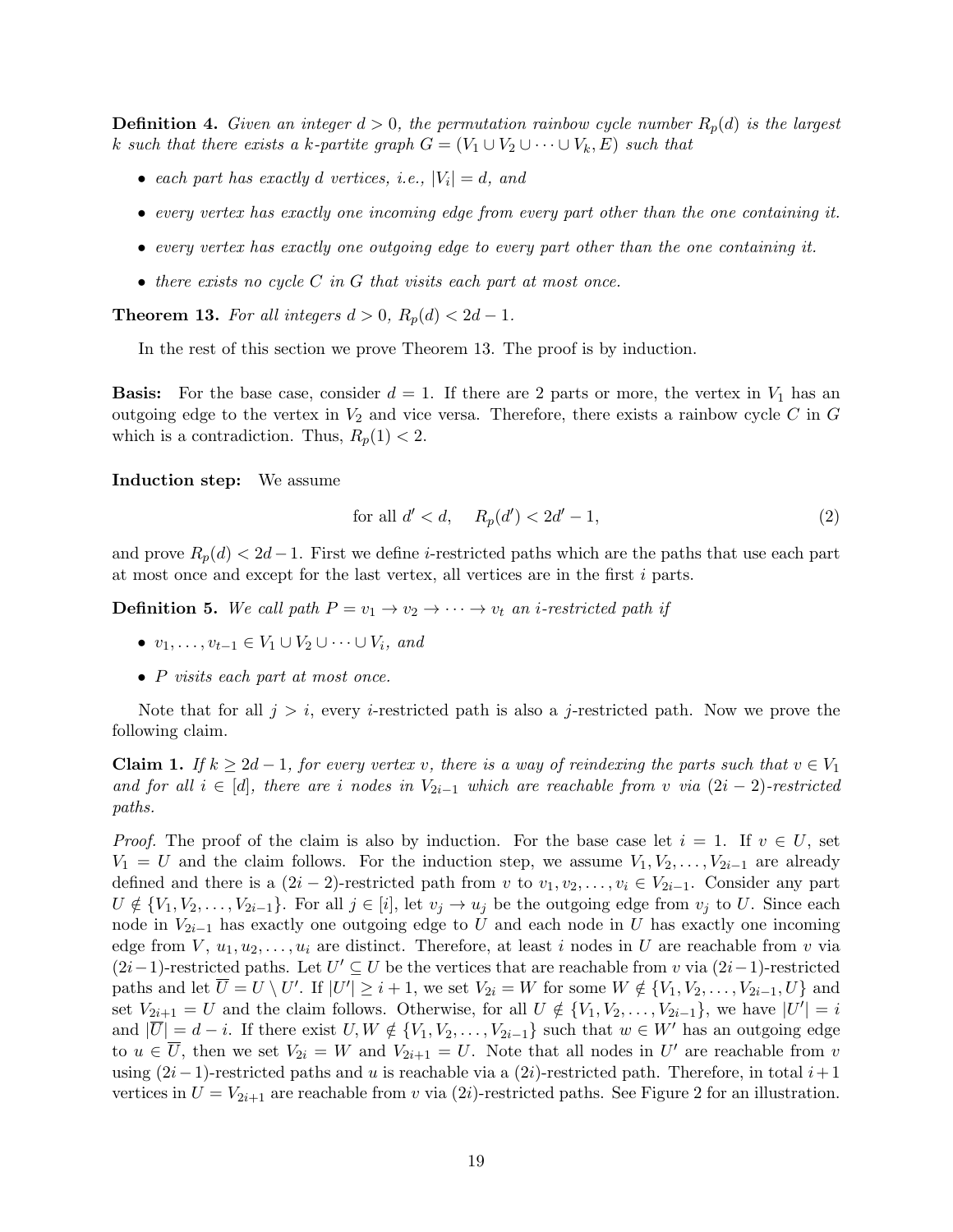<span id="page-19-3"></span>

<span id="page-19-2"></span>Figure 2: W' has an outgoing edge to  $\overline{U}$ 



Figure 3:  $k' \geq k - 2i - 1$  and for all  $j, \ell \in [k']$ , there exists no edge between  $U'_j$  and  $\overline{U}_{\ell}$ .

Let  $V(G) = V_1 \cup V_2 \cup \cdots \cup V_{2i-1} \cup U_1 \cup U_2 \cup \cdots \cup U_{k-2i+1}$ . The only remaining case is that for all  $j \in [k-2i+1], |\overline{U}_j| = d-i$  and for all  $j, \ell \in [k-2i+1]$ , there is no edge from  $U'_j$  to  $\overline{U}_\ell$ . This means that all the  $d - i$  incoming edges of  $\overline{U}_\ell$  come from  $\overline{U}_j$ . Hence all the  $d - i$  outgoing edges of  $\overline{U}_j$  go to  $U_{\ell}$ . Therefore, the induced subgraph on  $U_1 \cup U_2 \cup \cdots \cup U_{k-2i+1}$ , forms a permutation graph. See Figure [3.](#page-19-2) By Inequality [\(2\)](#page-18-1), we know  $R_p(d-i) < 2d-2i-1$  and hence,  $k-2i+1 < 2d-2i-1$ . This is a contradiction with the assumption of the claim which requires  $k \geq 2d-1$ . Therefore, this case cannot occur.  $\Box$ 

Back to the assumption step, we want to prove  $R_p(d) < 2d-1$ . Towards a contradiction, assume  $R_p(d) \geq 2d-1$  and consider a graph G with  $|R_p(d)|$  parts satisfying properties of Definition [4.](#page-18-2) Now pick an arbitrary vertex v. By setting  $i = d$  in Claim [1,](#page-18-3) there exists a reindexing of the parts such that all d nodes in part  $V_{2d-1}$  are reachable from v using  $(2d-2)$ -restricted paths. Let  $u \in V_{2d-1}$ be the vertex with an outgoing edge to v. Then a  $(2d-2)$ -restricted path from v to u followed by the edge  $u \to v$  forms a rainbow cycle. Hence,  $R_p(d) < 2d - 1$ .

### References

- <span id="page-19-1"></span>[AGMW15] Haris Aziz, Serge Gaspers, Simon Mackenzie, and Toby Walsh. Fair assignment of indivisible objects under ordinal preferences. Artif. Intell., 227:71–92, 2015.
- <span id="page-19-0"></span>[AK21] Noga Alon and Michael Krivelevich. Divisible subdivisions. J. Graph Theory, 98(4):623–629, 2021.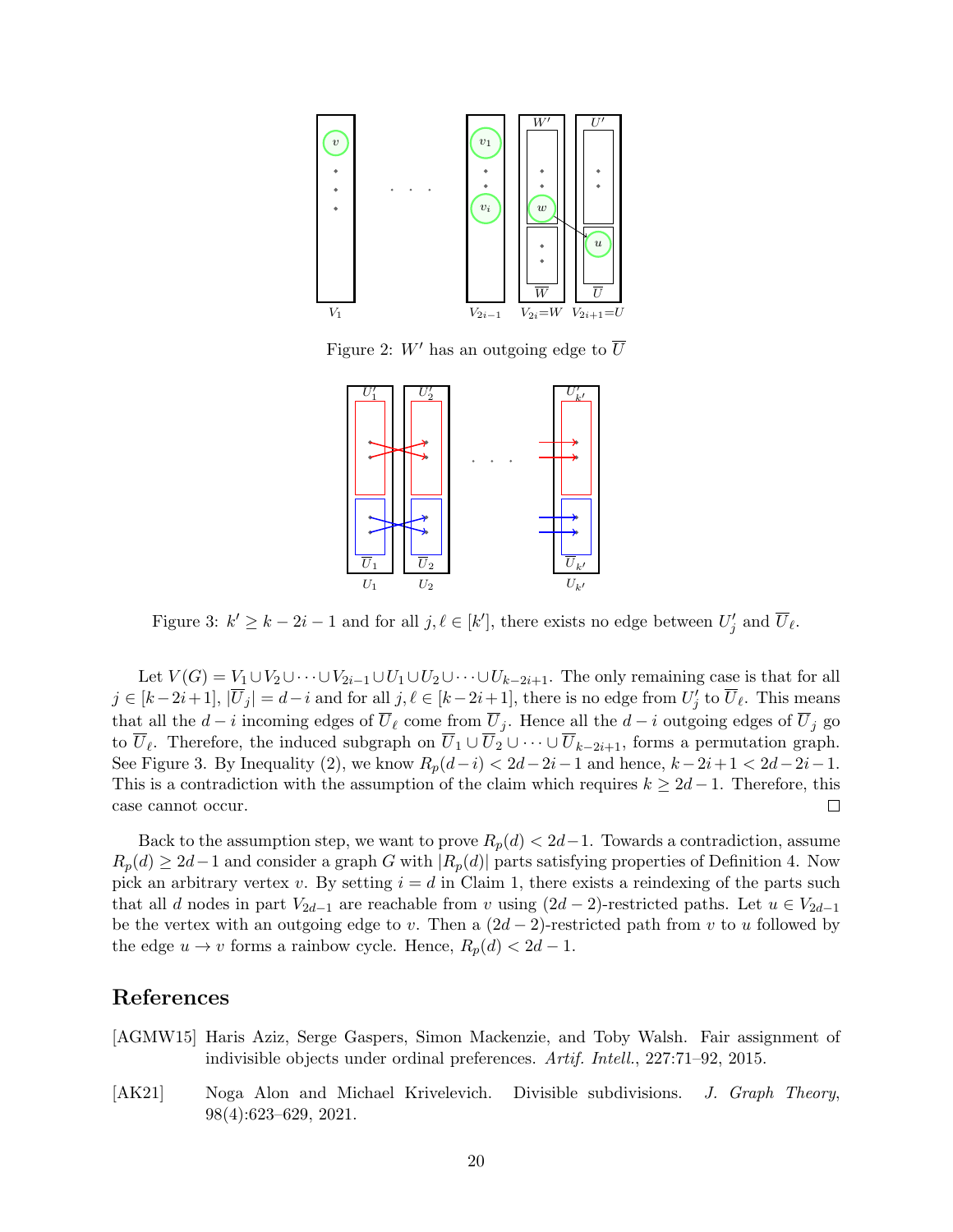- <span id="page-20-6"></span>[AMN20] Georgios Amanatidis, Evangelos Markakis, and Apostolos Ntokos. Multiple birds with one stone: Beating 1/2 for EFX and GMMS via envy cycle elimination. Theor. Comput.  $Sci., 841:94-109, 2020.$
- <span id="page-20-10"></span>[AMNS17] Georgios Amanatidis, Evangelos Markakis, Afshin Nikzad, and Amin Saberi. Approximation algorithms for computing maximim share allocations. ACM Transactions on Algorithms, 13(4):52:1–52:28, 2017.
- <span id="page-20-4"></span>[BBC10] Eric B. Budish and Estelle Cantillon. The multi-unit assignment problem: Theory and evidence from course allocation at Harvard. American Economic Review, 102, 2010.
- <span id="page-20-7"></span>[BBK22] Benjamin Aram Berendsohn, Simona Boyadzhiyska, and László Kozma. Fixed-point cycles and EFX allocations. CoRR, 2201.08753, 2022.
- <span id="page-20-2"></span>[BCFF21] Ben Berger, Avi Cohen, Michal Feldman, and Amos Fiat. (Almost full) EFX exists for four agents (and beyond).  $CoRR$ ,  $abs/2102.10654$ ,  $2021$ .
- <span id="page-20-12"></span>[BGGS21] Artem Baklanov, Pranav Garimidi, Vasilis Gkatzelis, and Daniel Schoepflin. Achieving proportionality up to the maximin item with indivisible goods. In Thirty-Fifth AAAI Conference on Artificial Intelligence, AAAI, pages 5143–5150, 2021.
- <span id="page-20-11"></span>[BK17] Siddharth Barman and Sanath Kumar Krishnamurthy. Approximation algorithms for maximin fair division. In Proceedings of the 18th ACM Conference on Economics and Computation (EC), pages 647–664, 2017.
- <span id="page-20-13"></span>[BKK17] Steven J. Brams, D. Marc Kilgour, and Christian Klamler. Maximin envy-free division of indivisible items. Group Decision and Negotiation, 26(1):115–131, 2017.
- <span id="page-20-14"></span>[BKV18] Siddharth Barman, Sanath Kumar Krishnamurthy, and Rohit Vaish. Finding fair and efficient allocations. In Proceedings of the 19th ACM Conference on Economics and Computation (EC), pages 557–574, 2018.
- <span id="page-20-9"></span>[BL16] Sylvain Bouveret and Michel Lemaître. Characterizing conflicts in fair division of indivisible goods using a scale of criteria. In Autonomous Agents and Multi-Agent Systems (AAMAS) 30, 2, pages 259–290, 2016.
- <span id="page-20-3"></span>[BT96] Steven J. Brams and Alan D. Taylor. Fair division - from cake-cutting to dispute resolution. Cambridge University Press, 1996.
- <span id="page-20-8"></span>[Bud11] Eric Budish. The combinatorial assignment problem: Approximate competitive equilibrium from equal incomes. Journal of Political Economy, 119(6):1061–1103, 2011.
- <span id="page-20-5"></span>[CGH19] Ioannis Caragiannis, Nick Gravin, and Xin Huang. Envy-freeness up to any item with high Nash welfare: The virtue of donating items. In Proceedings of the 20th ACM Conference on Economics and Computation (EC), pages 527–545, 2019.
- <span id="page-20-0"></span>[CGM20] Bhaskar Ray Chaudhury, Jugal Garg, and Kurt Mehlhorn. EFX exists for three agents. In Proc. 21st Conf. Economics and Computation (EC), pages 1–19. ACM, 2020.
- <span id="page-20-1"></span>[CGM+21] Bhaskar Ray Chaudhury, Jugal Garg, Kurt Mehlhorn, Ruta Mehta, and Pranabendu Misra. Improving EFX guarantees through rainbow cycle number. In *Proceedings* of the 22nd ACM Conference on Economics and Computation (EC), pages 310–311. ACM, 2021.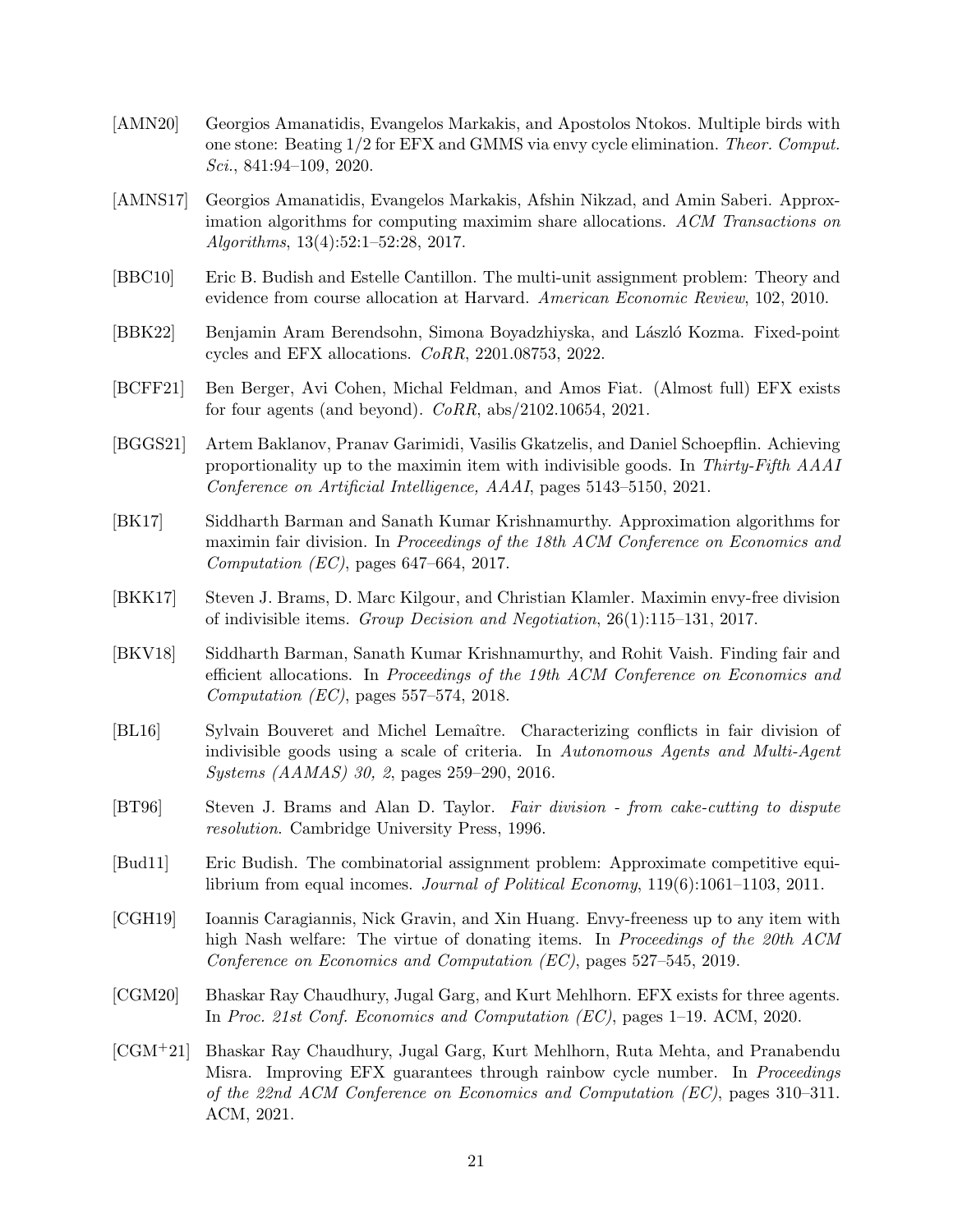- <span id="page-21-5"></span>[CKM+16] Ioannis Caragiannis, David Kurokawa, Hervé Moulin, Ariel D. Procaccia, Nisarg Shah, and Junxing Wang. The unreasonable fairness of maximum Nash welfare. In Proceedings of the 17th ACM Conference on Economics and Computation (EC), pages 305–322, 2016.
- <span id="page-21-0"></span>[CKMS21] Bhaskar Ray Chaudhury, Telikepalli Kavitha, Kurt Mehlhorn, and Alkmini Sgouritsa. A little charity guarantees almost envy-freeness. SIAM J. Comput., 50(4):1336–1358, 2021.
- <span id="page-21-3"></span>[EPT05] R. Etkin, A. Parekh, and D. Tse. Spectrum sharing for unlicensed bands. In In Proceedings of the first IEEE Symposium on New Frontiers in Dynamic Spectrum Access Networks, 2005.
- <span id="page-21-9"></span>[fai] <www.fairoutcomes.com>.
- <span id="page-21-12"></span>[GHS+18] Mohammad Ghodsi, Mohammad Taghi Hajiaghayi, Masoud Seddighin, Saeed Seddighin, and Hadi Yami. Fair allocation of indivisible goods: Improvements and generalizations. In Proceedings of the 19th  $ACM$  Conference on Economics and Computation  $(EC)$ , pages 539–556, 2018.
- <span id="page-21-13"></span>[GMT19] Jugal Garg, Peter McGlaughlin, and Setareh Taki. Approximating maximin share allocations. In Proceedings of the 2nd Symposium on Simplicity in Algorithms  $(SOSA)$ , volume 69, pages 20:1–20:11, 2019.
- <span id="page-21-14"></span>[GT20] Jugal Garg and Setareh Taki. An improved approximation algorithm for maximin shares. In EC, pages 379–380. ACM, 2020.
- <span id="page-21-8"></span>[HPPS20] Daniel Halpern, Ariel D. Procaccia, Alexandros Psomas, and Nisarg Shah. Fair division with binary valuations: One rule to rule them all. In  $WINE$ , volume 12495 of Lecture Notes in Computer Science, pages 370–383. Springer, 2020.
- <span id="page-21-11"></span>[KPW18] David Kurokawa, Ariel D. Procaccia, and Junxing Wang. Fair enough: Guaranteeing approximate maximin shares. Journal of ACM, 65(2):8:1–27, 2018.
- <span id="page-21-10"></span>[LMMS04] Richard J. Lipton, Evangelos Markakis, Elchanan Mossel, and Amin Saberi. On approximately fair allocations of indivisible goods. In Proc. 5th Conf. Economics and Computation  $(EC)$ , pages 125–131, 2004.
- <span id="page-21-4"></span>[Mou19] Hervé Moulin. Fair division in the internet age. Annual Review of Economics, 11(1):407–441, 2019.
- <span id="page-21-1"></span>[MS21] Tamás Mészáros and Raphael Steiner. Zero sum cycles in complete digraphs. Eur. J. Comb., 98:103399, 2021.
- <span id="page-21-7"></span>[PR20] Benjamin Plaut and Tim Roughgarden. Almost envy-freeness with general valuations. SIAM J. Discret. Math., 34(2):1039–1068, 2020.
- <span id="page-21-6"></span>[Pro20] Ariel D. Procaccia. Technical perspective: An answer to fair division's most enigmatic question. Commun. ACM, 63(4):118, March 2020.
- <span id="page-21-2"></span>[PZ90] John Winsor Pratt and Richard Jay Zeckhauser. The fair and efficient division of the Winsor family silver. Management Science, 36(11):1293–1301, 1990.